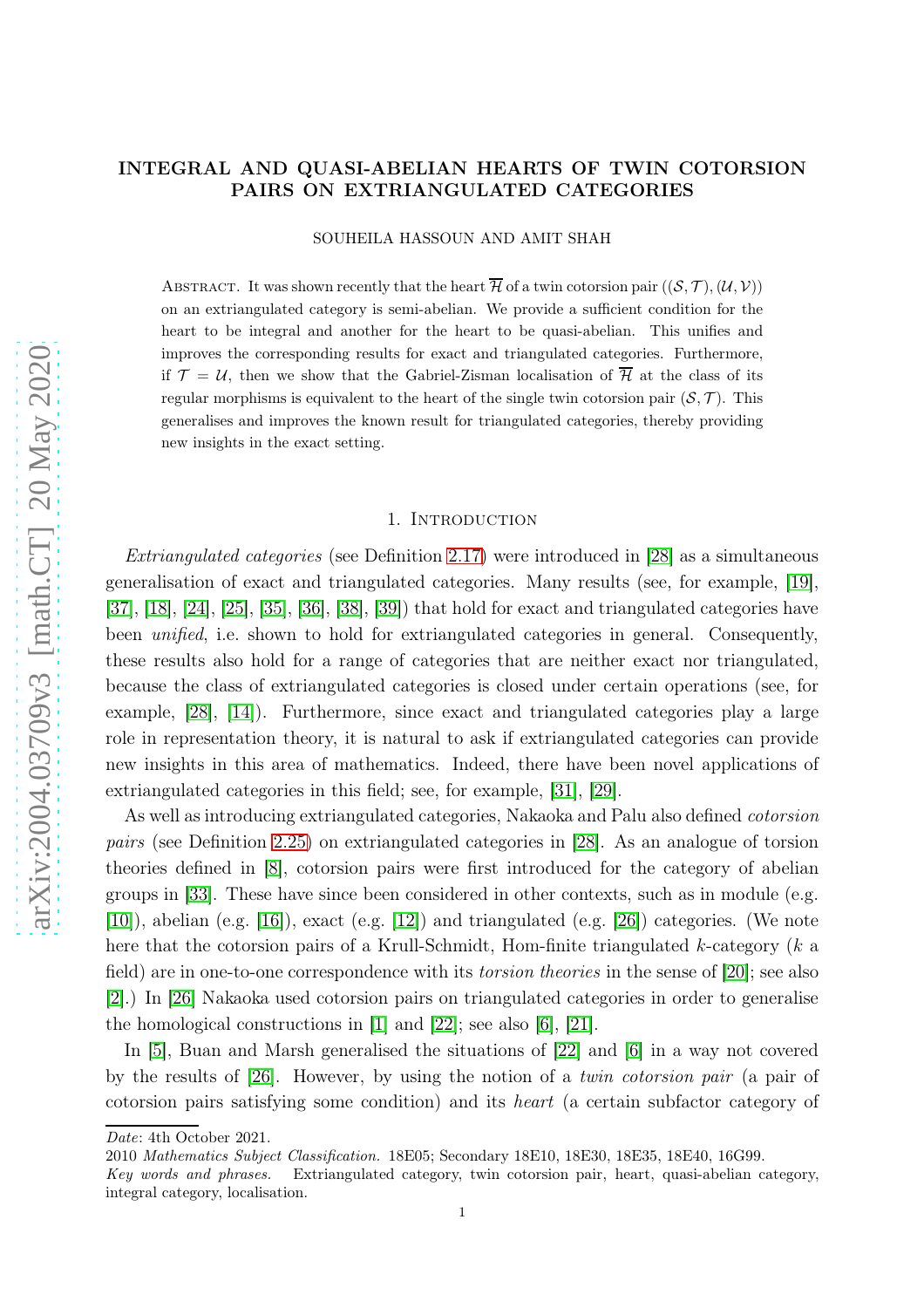the ambient triangulated category), Nakaoka was able to generalise this work of Buan and Marsh; see [\[27\]](#page-20-15). Aside from the triangulated setting, pairs of cotorsion pairs have appeared in the literature for abelian categories (e.g. [\[17\]](#page-20-16)) and exact categories (e.g. [\[23\]](#page-20-17)).

In the more general context of extriangulated categories, twin cotorsion pairs (see Definition [2.27\)](#page-7-1) were introduced and used in [\[28\]](#page-20-0) to give a bijective correspondence between certain twin cotorsion pairs and admissible model structures. Subsequently, although Liu and Nakaoka mainly focussed on cotorsion pairs in [\[25\]](#page-20-4), they defined and studied hearts (see Definition [2.28\)](#page-7-2) of twin cotorsion pairs on extriangulated categories. Moreover, several results from the exact and triangulated cases were unified; in particular, it was shown that the heart of a twin cotorsion pair is always semi-abelian (see Definition [2.2](#page-2-0) and Theorem [2.30\)](#page-8-0).

In this article we study further the heart of a twin cotorsion pair on an extriangulated category, and we provide more unification of the exact and triangulated settings. More precisely, we give a sufficient condition for the heart of a twin cotorsion pair on an extriangulated category to be integral and another for the heart to be quasi-abelian (see Definitions [2.3](#page-2-1) and [2.4,](#page-2-2) respectively). Examples of categories that are both integral and quasi-abelian include: any abelian category; the category of topological abelian groups (see [\[32,](#page-20-18) §2]); and the quotient category  $\mathcal{C}/[\mathcal{X}_R]$ , where C is a cluster category (in the sense of [\[4\]](#page-19-5)),  $R \in \mathcal{C}$ is a rigid object and  $[\mathcal{X}_R]$  the ideal of morphisms factoring through  $\mathcal{X}_R = \text{Ker}(\mathcal{C}(R, -))$ (see [\[5,](#page-19-4) Cor. 3.10] and [\[34,](#page-21-6) Thm. 5.5]). However, the classes of integral and quasi-abelian categories do not coincide; see Examples [2.9](#page-2-3) and [2.10.](#page-3-0)

Suppose  $((\mathcal{S}, \mathcal{T}),(\mathcal{U}, \mathcal{V}))$  is a twin cotorsion pair on an extriangulated category  $\mathcal{B}$ , and let  $\overline{\mathcal{H}}$  denote its heart. In Theorem [4.2](#page-13-0) we provide a sufficient condition for  $\overline{\mathcal{H}}$  to be quasiabelian. Suppose also that  $B$  has enough projectives and enough injectives (see Definition [3.3\)](#page-8-1). We prove that  $\overline{\mathcal{H}}$  is an integral category whenever  $\mathcal{U} \subseteq \mathcal{S} * \mathcal{T}$  and the subcategory of projective objects in B is contained in  $W = T \cap U$  (see Theorem [3.5\)](#page-9-0). Consequently, we show that if  $\mathcal{T} \subseteq \mathcal{U}$  or  $\mathcal{U} \subseteq \mathcal{T}$ , then  $\overline{\mathcal{H}}$  is integral and quasi-abelian (see Corollary [4.3\)](#page-15-0).

Specialising further in [§5,](#page-16-0) we assume  $\mathcal{T} = \mathcal{U}$ . Thus, the heart  $\overline{\mathcal{H}}$  is integral by Corollary [4.3.](#page-15-0) Recall that a morphism is regular if it is both a monomorphism and an epimorphism, and let R denote the class of regular morphisms in  $\overline{\mathcal{H}}$ . Then the (Gabriel-Zisman) localisation  $\overline{\mathcal{H}}_{\mathcal{R}}$  (see [\[11\]](#page-20-19)) of  $\overline{\mathcal{H}}$  at  $\mathcal{R}$  is an abelian category by [\[5,](#page-19-4) Thm. 4.8]. The heart  $\overline{\mathcal{H}}_{(\mathcal{S},\mathcal{T})}$ of the single cotorsion pair  $(S, \mathcal{T})$  is also an abelian category (see [\[25,](#page-20-4) Thm. 3.2]), and we prove that  $\overline{\mathcal{H}}_{\mathcal{R}}$  and  $\overline{\mathcal{H}}_{(\mathcal{S},\mathcal{T})}$  are equivalent (see Theorem [5.6\)](#page-19-6).

Since we do not assume  $\beta$  to be a Krull-Schmidt category, Theorem [4.2](#page-13-0) (respectively, Theorem [3.5,](#page-9-0) Theorem [5.6\)](#page-19-6) gives an improvement of [\[23,](#page-20-17) Thm. 7.4] (respectively, [\[23,](#page-20-17) Thm. 6.2], [\[34,](#page-21-6) Thm. 4.8]).

This paper is organised as follows. In [§2](#page-2-4) we recall the necessary background material on non-abelian categories, extriangulated structures and twin cotorsion pairs. In [§3](#page-8-2) and [§4,](#page-13-1) respectively, we give sufficient assumptions for the heart of a twin cotorsion pair to be integral and quasi-abelian, respectively. And in [§5](#page-16-0) we show there is an explicit equivalence from the heart of a cotorsion pair  $(S, \mathcal{T})$  to a localisation of the heart of a twin cotorsion pair of the form  $((\mathcal{S}, \mathcal{T}),(\mathcal{T}, \mathcal{V})).$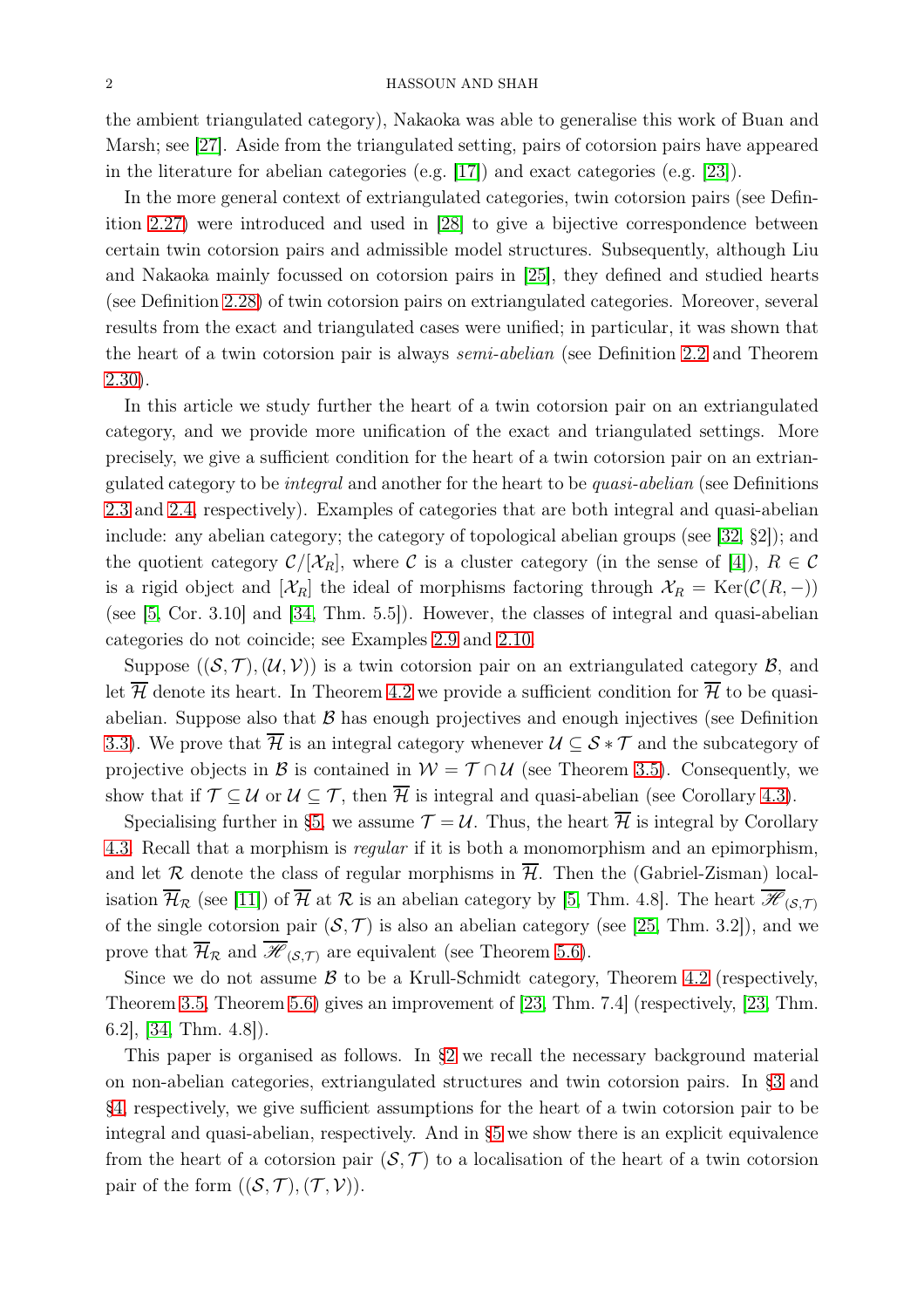### 2. Preliminaries

<span id="page-2-4"></span>2.1. Preabelian categories. The main results of [§3](#page-8-2) and [§4](#page-13-1) give a sufficient condition for the heart of a twin cotorsion pair on an extriangulated category to be an integral and a quasi-abelian category, respectively. We recall briefly these definitions in this section. For more details we refer the reader to [\[32\]](#page-20-18).

**Definition 2.1.** [\[30,](#page-20-20) p. 24], [\[7,](#page-19-7) §5.4] A *preabelian* category is an additive category in which every morphism has a kernel and a cokernel.

We will see later that the heart of any twin cotorsion pair on an extriangulated category is always semi-abelian (see Theorem [2.30\)](#page-8-0). We recall the definition of such a category now. Let  $\mathcal A$  be a preabelian category.

<span id="page-2-0"></span>**Definition 2.2.** [\[32,](#page-20-18) p. 167] We call A left semi-abelian if each morphism  $f: A \rightarrow B$ factorises as  $f = ip$  for some monomorphism i and cokernel p. Dually, we call A right semiabelian if each morphism f decomposes as  $f = ip$  with i a kernel and p some epimorphism. And  $A$  is called *semi-abelian* when it is both left and right semi-abelian.

Now we recall the main definitions of this section.

<span id="page-2-1"></span>**Definition 2.3.** [\[32,](#page-20-18) p. 168] The category  $A$  is called *left integral* if epimorphisms are stable under pullback. Dually,  $\mathcal A$  is called *right integral* if monomorphisms are stable under pushout. And if  $A$  is both left and right integral, then it is called *integral*.

<span id="page-2-2"></span>**Definition 2.4.** [\[32,](#page-20-18) p. 168] The category A is called *left quasi-abelian* if cokernels are stable under pullback. Dually,  $A$  is called *right quasi-abelian* if kernels are stable under pushout. And if  $A$  is both left and right quasi-abelian, then it is called *quasi-abelian*.

The following two results are used in the proofs of our main results in §[§3](#page-8-2)[–4.](#page-13-1)

<span id="page-2-5"></span>Proposition 2.5. [\[32,](#page-20-18) p. 173, Cor.] A semi-abelian category is left integral if and only if it is right integral.

<span id="page-2-6"></span>Proposition 2.6. [\[32,](#page-20-18) Prop. 3] A semi-abelian category is left quasi-abelian if and only if it is right quasi-abelian.

We conclude this section with some examples. In particular, Examples [2.9](#page-2-3) and [2.10](#page-3-0) demonstrate that the class of integral categories is not contained in the class of quasiabelian categories, and vice versa.

Example 2.7. Every abelian category is both an integral category and a quasi-abelian category.

Example 2.8. Rump showed that every integral category and every quasi-abelian category is semi-abelian; see [\[32,](#page-20-18) p. 169, Cor. 1].

<span id="page-2-3"></span>Example 2.9. The category of Hausdorff topological abelian groups is quasi-abelian, but not integral (see [\[32,](#page-20-18) §2.2]).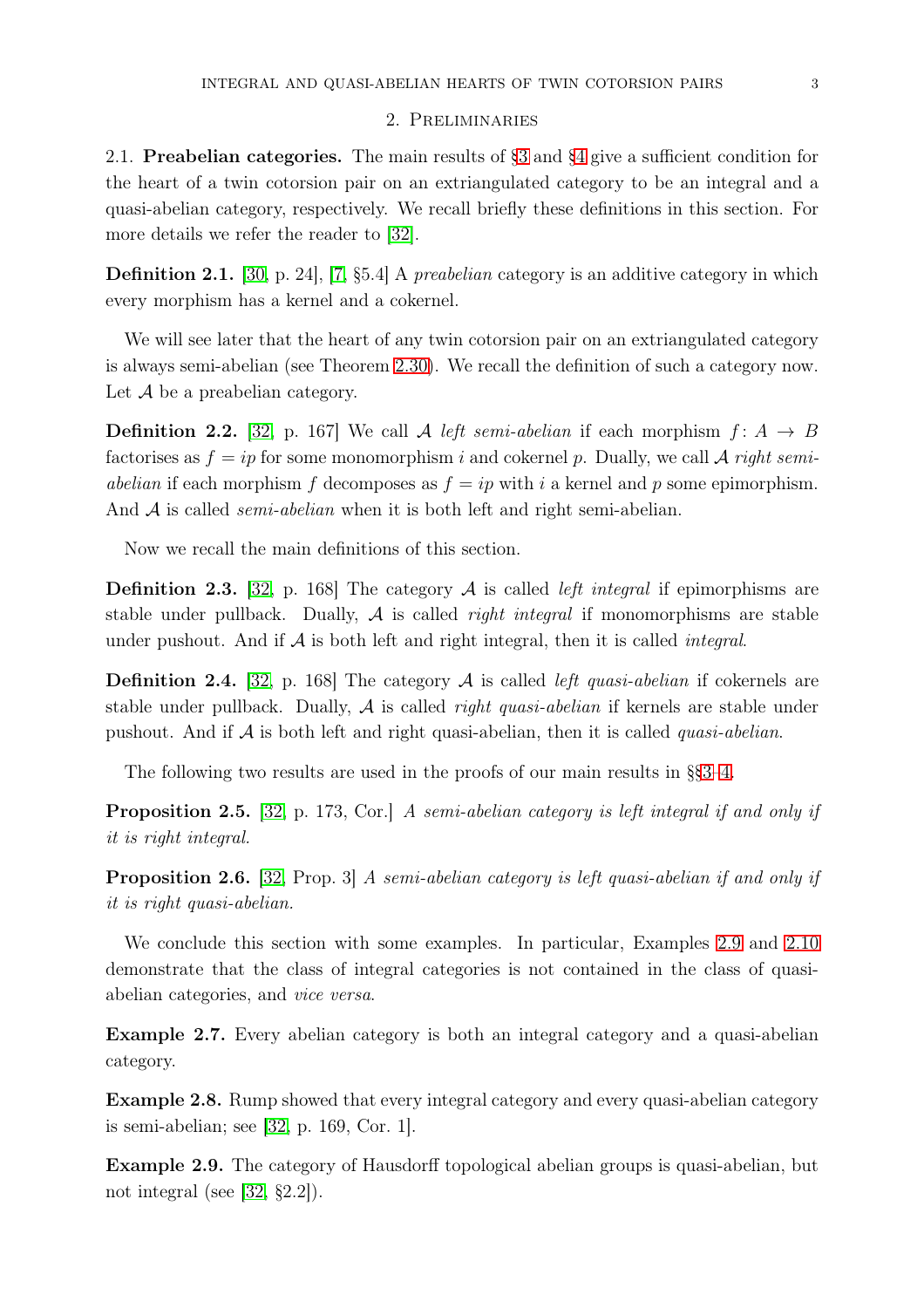<span id="page-3-0"></span>**Example 2.10.** Let  $k \in \{\mathbb{R}, \mathbb{C}\}$ . Consider the category BOR of *bornological locally convex* spaces over  $k$ ; see, for example, [\[15,](#page-20-21) p. 50]. Bonet and Dierolf showed that BOR is not quasi-abelian in [\[3\]](#page-19-8). However, it has recently been shown that BOR is integral; see [\[13,](#page-20-22) Thm. 3.5].

2.2. Extriangulated categories. In this section, we recall the theory of extriangulated categories that we will need. See [\[28\]](#page-20-0) for more details.

**Setup 2.11.** Throughout the rest of this paper,  $\beta$  denotes an additive category and we assume B is equipped with a biadditive functor  $\mathbb{E}: \mathcal{B}^{\mathrm{op}} \times \mathcal{B} \to {\sf Ab}$ , where Ab denotes the category of all abelian groups.

We note that a biadditive functor was called an 'additive bifunctor' in [\[9,](#page-20-23) §1.2, p. 649]. Moreover, each morphism  $f: X \to Y$  in B gives rise to abelian group homomorphisms  $\mathbb{E}(C, f): \mathbb{E}(C, X) \to \mathbb{E}(C, Y)$  and  $\mathbb{E}(f^{\text{op}}, A): \mathbb{E}(Y, A) \to \mathbb{E}(X, A)$  for objects  $A, C \in \mathcal{B}$ . By abuse of notation, we will write  $\mathbb{E}(f, A)$  instead of  $\mathbb{E}(f^{\text{op}}, A)$ .

**Definition 2.12.** [\[28,](#page-20-0) Def. 2.1, Rem. 2.2, Def. 2.3] An element  $\delta$  of  $\mathbb{E}(C, A)$  for some objects  $A, C$  in  $\mathcal B$  is called an E-extension, or simply an *extension*.

For morphisms  $f: A \to X$  and  $g: Y \to C$  and for an extension  $\delta \in \mathbb{E}(C, A)$ , we obtain the new extensions:

$$
f_*\delta := \mathbb{E}(C, f)(\delta) \in \mathbb{E}(C, X)
$$
 and  $g^*\delta := \mathbb{E}(g, A)(\delta) \in \mathbb{E}(Y, A)$ .

Let  $\delta \in \mathbb{E}(C, A)$  and  $\delta' \in \mathbb{E}(D, B)$  be any extensions. A morphism of extensions  $\delta \to \delta'$ is a pair  $(f, h)$  of morphisms  $f: A \to B$  and  $h: C \to D$  in  $\mathcal{B}$ , such that  $f_*\delta = h^*\delta'.$ 

We use the following facts without reference throughout the remainder of the article. Let  $\delta \in \mathbb{E}(C, A)$  be an extension. Then any morphism  $f: A \to X$  in B induces a morphism  $(f, 1_C): \delta \to f_*\delta$  of extensions. Similarly, any morphism  $g: Y \to C$  in B gives rise to a morphism  $(1_A, g) : g^* \delta \to \delta$ .

**Definition 2.13.** [\[28,](#page-20-0) Def. 2.7] Let A, C be objects in B. Two sequences  $A \xrightarrow{a} B \xrightarrow{b} C$ and  $A \xrightarrow{a'} B' \xrightarrow{b'} C$  of composable morphisms in B are said to be *equivalent* if there exists an isomorphism  $g: B \to B'$  such that the diagram

$$
A \xrightarrow{a} B \xrightarrow{b} C
$$
  

$$
\parallel \xrightarrow{a'} \text{g} \parallel
$$
  

$$
A \xrightarrow{a'} B' \xrightarrow{b'} C
$$

commutes. This determines an equivalence relation on the class of sequences of the form  $A \longrightarrow - \longrightarrow C$ . We denote by  $[A \stackrel{a}{\longrightarrow} B \stackrel{b}{\longrightarrow} C]$  the equivalence class of the sequence  $A \stackrel{a}{\longrightarrow} B \stackrel{b}{\longrightarrow} C$ .

**Setup 2.14.** Throughout the rest of this paper, let  $\mathfrak{s}$  be a correspondence that, for each pair of objects A, C in B, assigns to each extension  $\delta \in \mathbb{E}(C, A)$  an equivalence class  $\mathfrak{s}(\delta) = [\begin{array}{ccc} A & \stackrel{a}{\longrightarrow} B & \stackrel{b}{\longrightarrow} C \end{array}].$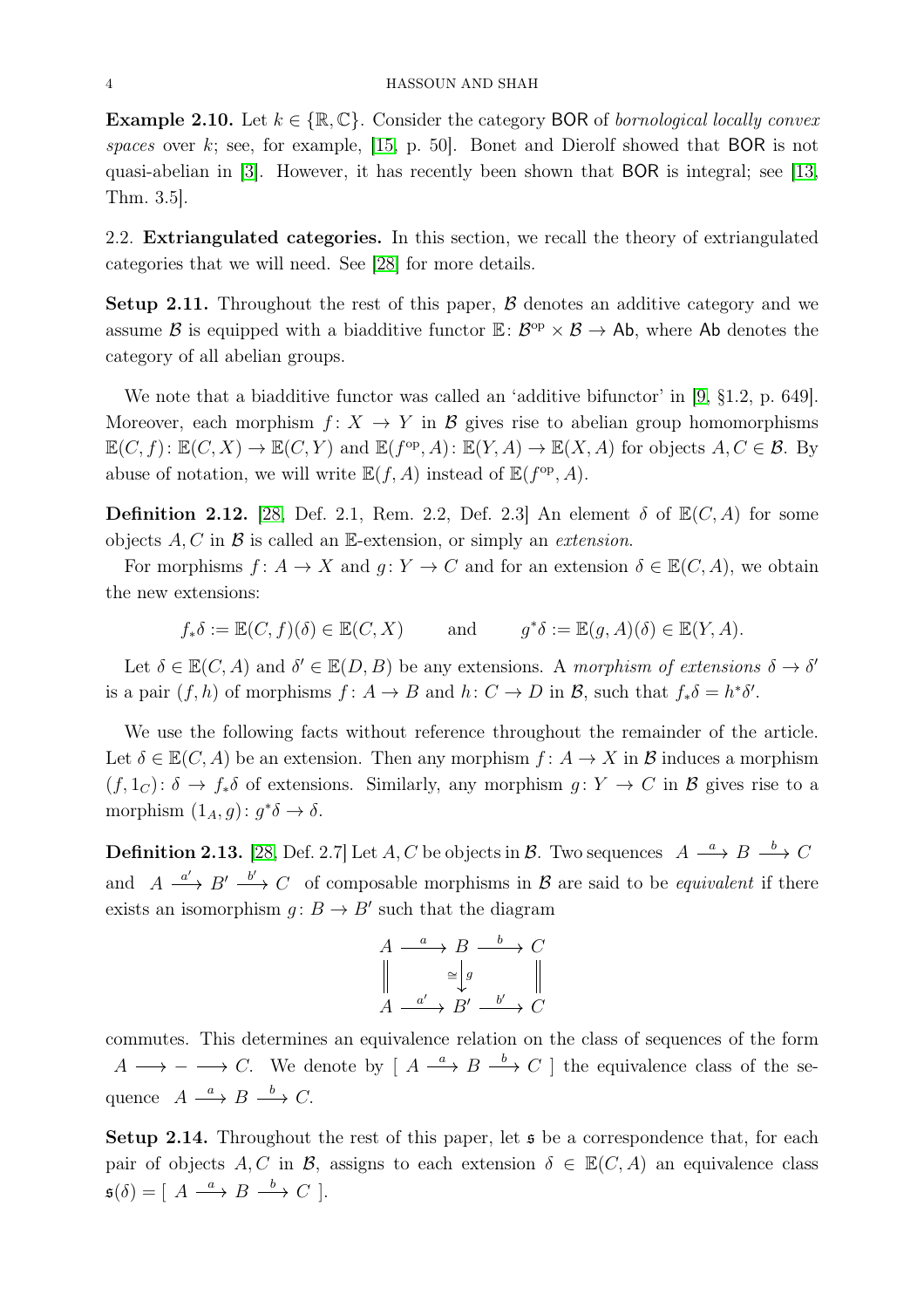Soon we will see that, provided  $\boldsymbol{\mathfrak{s}}$  satisfies some conditions,  $\boldsymbol{\mathfrak{s}}$  will allow us to visualise the abstract structure of  $(\mathcal{B}, \mathbb{E})$ . The next two definitions make this more precise.

**Definition 2.15.** [\[28,](#page-20-0) Def. 2.9] Let  $\delta \in \mathbb{E}(C, A)$  and  $\delta' \in \mathbb{E}(C', A')$  be any pair of extensions. Suppose  $\mathfrak{s}(\delta) = [A \xrightarrow{a} B \xrightarrow{b} C]$  and  $\mathfrak{s}(\delta') = [A' \xrightarrow{a'} B' \xrightarrow{b'} C']$ . We call  $\mathfrak{s}$ a realisation of  $\mathbb E$  if, for all morphisms  $(f,h): \delta \to \delta'$  of extensions, there exists  $g: B \to B'$ such that the diagram

$$
A \xrightarrow{a} B \xrightarrow{b} C
$$
  
\n
$$
\downarrow f \qquad \qquad \downarrow g
$$
  
\n
$$
A' \xrightarrow{a'} B' \xrightarrow{b'} C'
$$

commutes. In this case, we say  $\delta$  is *realised by*  $A \stackrel{a}{\longrightarrow} B \stackrel{b}{\longrightarrow} C$  and that  $(f, h)$  is *realised* by  $(f, g, h)$ . We also say  $A \stackrel{a}{\longrightarrow} B \stackrel{b}{\longrightarrow} C$  realises  $\delta$ , and  $(f, g, h)$  realises  $(f, h)$ .

**Definition 2.16.** [\[28,](#page-20-0) Def. 2.10] Suppose  $\boldsymbol{\mathfrak{s}}$  is a realisation of  $\mathbb{E}$ . We call  $\boldsymbol{\mathfrak{s}}$  additive if the following conditions are satisfied.

(i) For each  $A, C \in \mathcal{B}$ , the trivial element  $0 \in \mathbb{E}(C, A)$  is realised by the split sequence

$$
A \xrightarrow{\begin{pmatrix} 1_A \\ 0 \end{pmatrix}} A \oplus C \xrightarrow{\begin{pmatrix} 0 & 1_C \end{pmatrix}} C.
$$

(ii) Let  $\delta \in \mathbb{E}(C, A)$  and  $\delta' \in \mathbb{E}(C', A')$  be any extensions. Let  $i_X \colon X \hookrightarrow A \oplus A'$  denote the canonical inclusion for  $X \in \{A, A'\}$ , and let  $p_Y : C \oplus C' \rightarrow Y$  denote the canonical projection for  $Y \in \{C, C'\}$ . If  $\mathfrak{s}(\delta) = \left[ A \stackrel{a}{\longrightarrow} B \stackrel{b}{\longrightarrow} C \right]$  and  $\mathfrak{s}(\delta') =$  $[A' \xrightarrow{a'} B' \xrightarrow{b'} C']$ , then the element

$$
(i_A)_*(p_C)^*\delta + (i_{A'})_*(p_{C'})^*\delta' \in \mathbb{E}(C \oplus C', A \oplus A')
$$

is realised by the direct sum

$$
A \oplus A' \xrightarrow{\left(\begin{smallmatrix} a & 0 \\ 0 & a' \end{smallmatrix}\right)} B \oplus B' \xrightarrow{\left(\begin{smallmatrix} b & 0 \\ 0 & b' \end{smallmatrix}\right)} C \oplus C'.
$$

We are now in a position to recall the main definition of this section.

<span id="page-4-0"></span>**Definition 2.17.** [\[28,](#page-20-0) Def. 2.12] Let  $\beta$  be an additive category. A triple  $(\beta, \mathbb{E}, \mathfrak{s})$  is called an extriangulated category if the following axioms are satisfied.

- <span id="page-4-2"></span>(ET1)  $\mathbb{E}: \mathcal{B}^{\mathrm{op}} \times \mathcal{B} \to \mathsf{Ab}$  is a biadditive functor.
- <span id="page-4-1"></span> $(ET2)$  **s** is an additive realisation of E.
- (ET3) Let  $\delta \in \mathbb{E}(C, A)$  and  $\delta' \in \mathbb{E}(C', A')$  be any extensions, and suppose  $\mathfrak{s}(\delta)$  =  $[A \stackrel{a}{\longrightarrow} B \stackrel{b}{\longrightarrow} C]$  and  $\mathfrak{s}(\delta') = [A' \stackrel{a'}{\longrightarrow} B' \stackrel{b'}{\longrightarrow} C']$ . For any commutative diagram

$$
A \xrightarrow{a} B \xrightarrow{b} C
$$
  
\n
$$
\downarrow f \qquad \qquad \downarrow g
$$
  
\n
$$
A' \xrightarrow{a'} B' \xrightarrow{b'} C'
$$

there exists  $h: C \to C'$ , such that  $(f,h): \delta \to \delta'$  is a morphism of extensions that is realised by  $(f, g, h)$ .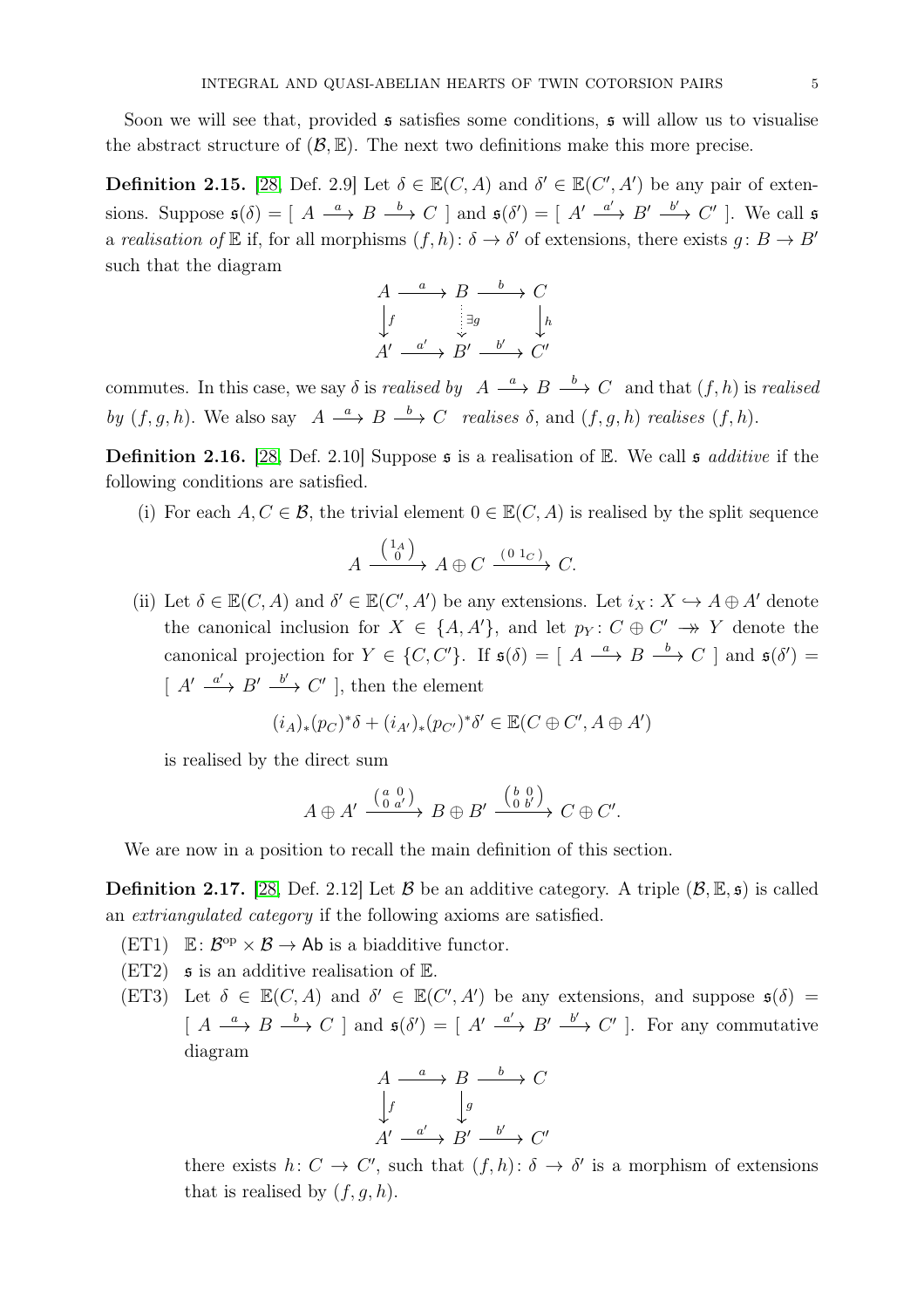<span id="page-5-0"></span> $(ET3<sup>op</sup>)$  Dual of  $(ET3)$ .

(ET4) Let  $\delta \in \mathbb{E}(D, A)$  and  $\delta' \in \mathbb{E}(F, B)$  be extensions, realised by  $A \xrightarrow{a} B \xrightarrow{a'} D$ and  $B \stackrel{b}{\longrightarrow} C \stackrel{b'}{\longrightarrow} F$ , respectively. Then there exists  $E \in \mathcal{B}$  and an extension  $\delta'' \in \mathbb{E}(E, A)$  realised by  $A \stackrel{c}{\longrightarrow} C \stackrel{c'}{\longrightarrow} E$ , such that the diagram

$$
A \xrightarrow{a} B \xrightarrow{a'} D
$$
  
\n
$$
\parallel \qquad \downarrow_b \qquad \downarrow_d
$$
  
\n
$$
A \xrightarrow{c} C \xrightarrow{c'} E
$$
  
\n
$$
\downarrow b' \qquad \downarrow e
$$
  
\n
$$
F \xrightarrow{F} F
$$

commutes in  $\beta$  and satisfies:

- (i)  $\mathfrak{s}((a')_*\delta') = [D \stackrel{d}{\longrightarrow} E \stackrel{e}{\longrightarrow} F];$
- (ii)  $d^*\delta'' = \delta$ ; and
- (iii)  $a_*\delta'' = e^*\delta'.$

 $(ET4<sup>op</sup>)$  Dual of  $(ET4)$ .

Example 2.18. [\[28,](#page-20-0) Exam. 2.13] Examples of extriangulated categories include: any triangulated category; extension-closed subcategories of triangulated categories; and exact categories that are skeletally small, or have enough projectives or injectives.

<span id="page-5-1"></span>Setup 2.19. For the remainder of  $\S2$ , we suppose  $(\mathcal{B}, \mathbb{E}, \mathfrak{s})$  is an extriangulated category.

Now we recall some useful terminology that was introduced in [\[28\]](#page-20-0).

**Definition 2.20.** [\[28,](#page-20-0) Def. 2.15, Def. 2.19] A sequence  $A \rightarrow B \rightarrow C$  of composable morphisms in B is called a *conflation* if it realises some extension  $\delta \in \mathbb{E}(C, A)$ . Following [\[25\]](#page-20-4), in this case we write  $A \rightarrow B \rightarrow C$ .

A morphism  $a \in \mathcal{B}(A, B)$  is called an *inflation* if there exists a conflation of the form  $A \rightarrow a \rightarrow B \rightarrow C$ . Dually, a morphism  $b \in \mathcal{B}(B, C)$  is called a *deflation* if there exists a conflation of the form  $A \rightarrow B \stackrel{b}{\longrightarrow} C$ .

Suppose that we have a morphism  $(f, h)$ :  $\delta \to \delta'$  of extensions realised by the commutative diagram

$$
A \rightarrow \rightarrow B \rightarrow C
$$
  
\n
$$
\downarrow f \qquad \downarrow g \qquad \downarrow h
$$
  
\n
$$
A' \rightarrow \rightarrow B' \rightarrow C'
$$
  
\n
$$
(2.1)
$$

in which the top row realises  $\delta$  and the bottom row realises  $\delta'$ . Then we call the pair  $(A \rightarrow A \rightarrow B \stackrel{b}{\longrightarrow} C, \delta)$  an E-triangle and denote this by  $A \rightarrow A \rightarrow B \stackrel{b}{\longrightarrow} C \stackrel{\delta}{\longrightarrow}$ . Furthermore, we call the triple  $(f, q, h)$  a morphism of E-triangles and denote this by

$$
A \xrightarrow{a} B \xrightarrow{b} C \xrightarrow{-\delta} \rightarrow
$$
  
\n
$$
\downarrow f \qquad \downarrow g \qquad \downarrow h
$$
  
\n
$$
A' \xrightarrow{a'} B' \xrightarrow{b'} C' \xrightarrow{\delta'} \rightarrow
$$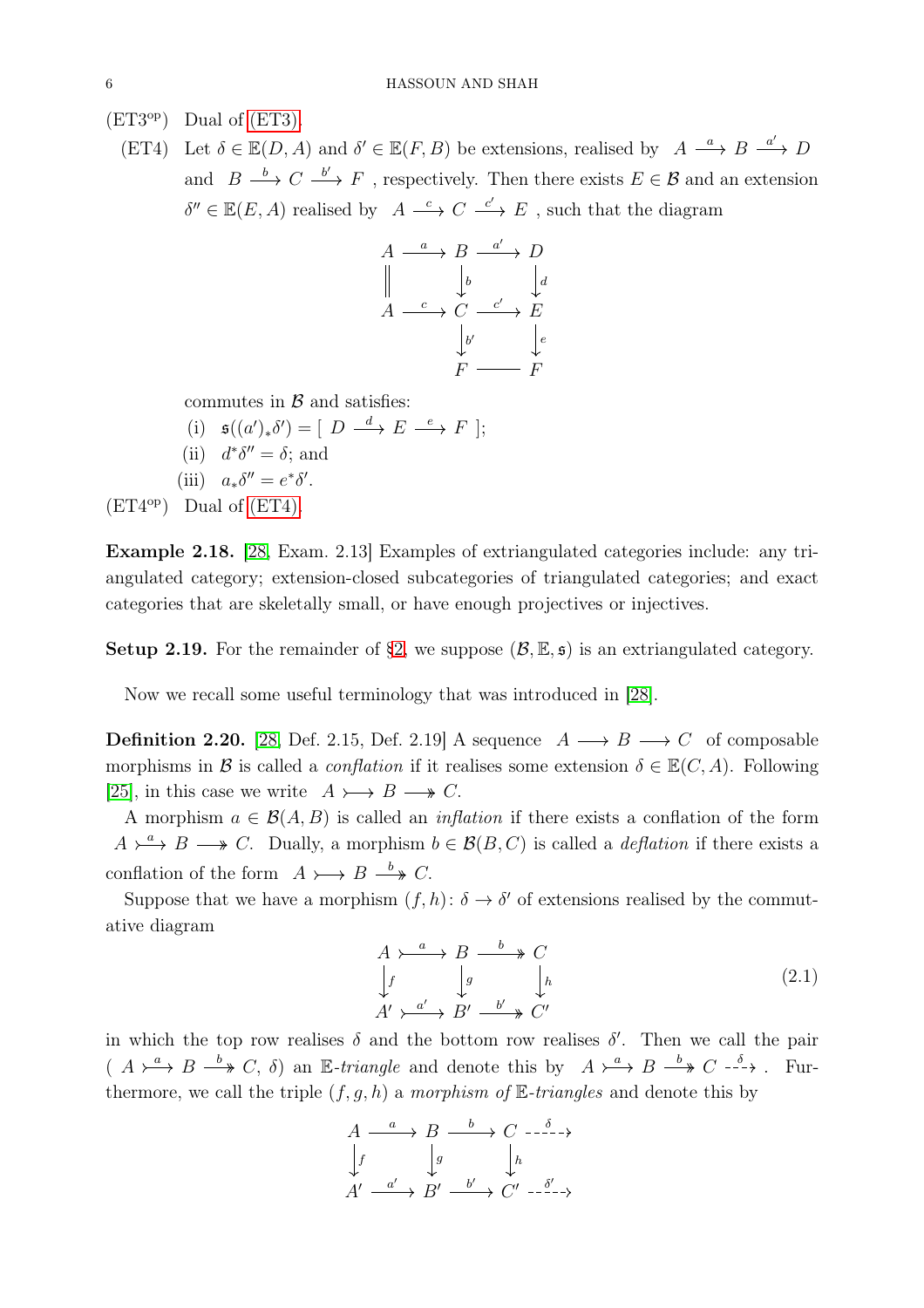We conclude this section with some results that will be used frequently later. For the first of these, we recall from [\[28,](#page-20-0) Def. 3.1] that by the Yoneda Lemma, each E-extension gives rise to two natural transformations as follows. For any A, C in B and any extension  $\delta \in \mathbb{E}(C, A)$ , there is an induced natural transformation  $\delta^{\sharp}$ :  $\mathcal{B}(A, -) \Rightarrow \mathbb{E}(C, -)$ , which is given by  $(\delta^{\sharp})_X(f) = f_*\delta$  for each object  $X \in \mathcal{B}$  and each morphism  $f: A \to X$ . Dually, there is also a natural transformation  $\delta_{\sharp} : \mathcal{B}(-, C) \to \mathbb{E}(-, A)$ , which is given by  $(\delta_{\sharp})_Y(g) = g^* \delta$  for each object  $Y \in \mathcal{B}$  and each morphism  $g: Y \to C$ .

<span id="page-6-0"></span>**Proposition 2.21.** [\[28,](#page-20-0) Cor. 3.12] Suppose  $A \rightarrow a \rightarrow B \rightarrow C \rightarrow b \rightarrow c$  is an E-triangle. Then for each  $X, Y \in \mathcal{B}$ , the sequences

$$
\mathcal{B}(C, X) \xrightarrow{\phantom{p} \text{odd}} \mathcal{B}(B, X) \xrightarrow{\phantom{p} \text{odd}} \mathcal{B}(A, X) \xrightarrow{\phantom{p} (\delta^{\sharp})_X} \mathbb{E}(C, X) \xrightarrow{\mathbb{E}(b, X)} \mathbb{E}(B, X) \xrightarrow{\mathbb{E}(a, X)} \mathbb{E}(A, X)
$$

$$
\mathcal{B}(Y,A) \xrightarrow{a\circ -} \mathcal{B}(Y,B) \xrightarrow{b\circ -} \mathcal{B}(Y,C) \xrightarrow{(\delta_{\sharp})_Y} \mathbb{E}(Y,A) \xrightarrow{\mathbb{E}(Y,a)} \mathbb{E}(Y,B) \xrightarrow{\mathbb{E}(Y,b)} \mathbb{E}(Y,C)
$$

are exact in Ab.

The next two results follow from [\[25,](#page-20-4) Prop. 1.20] and its dual. See also [\[28,](#page-20-0) Cor. 3.16].

<span id="page-6-1"></span>**Proposition 2.22.** Let  $A \rightarrow A$  by  $B \rightarrow C$   $\rightarrow \rightarrow C$  be any E-triangle, let  $f: A \rightarrow D$  be any morphism in B, and suppose  $D \rightarrow A \rightarrow E \rightarrow C$  is a conflation realising  $f_*\delta$ . For any commutative diagram

$$
A \rightarrow a \rightarrow B \xrightarrow{b} C \xrightarrow{-\delta} \rightarrow
$$
  

$$
\downarrow f \qquad \downarrow g \qquad \parallel
$$
  

$$
D \rightarrow d \rightarrow E \xrightarrow{e} C \xrightarrow{f * \delta}
$$

there exist morphisms  $f' : A \to D$  and  $g' : B \to E$ , such that the conflations

$$
A \xrightarrow{\binom{-f}{a}} D \oplus B \xrightarrow{\phantom{aa}(d g')} E \qquad \text{and} \qquad A \xrightarrow{\binom{-f'}{a}} D \oplus B \xrightarrow{\phantom{aa}(d g)} E
$$

both realise  $e^*\delta$ , and  $g'a = df$ ,  $eg' = b$  and  $df' = ga$ .

<span id="page-6-2"></span>**Proposition 2.23.** Let  $A \rightarrow^d D \stackrel{e}{\longrightarrow} E \stackrel{\delta}{\longrightarrow} be any E-triangle, let  $g: C \rightarrow E$  be any$ morphism in B, and suppose  $A \rightarrow A$ <sup>a</sup>  $B \rightarrow B$  *is a conflation realising g*<sup>\*</sup> $\delta$ . For any commutative diagram

$$
A \rightarrow \begin{array}{c} a \rightarrow B \rightarrow C \rightarrow \begin{array}{c} \rightarrow \\ \rightarrow \end{array} \\ A \rightarrow \begin{array}{c} d \rightarrow D \rightarrow \begin{array}{c} \rightarrow \\ \rightarrow \end{array} \\ B \rightarrow E \rightarrow \begin{array}{c} \rightarrow \\ \rightarrow \end{array} \\ B \rightarrow E \rightarrow \begin{array}{c} \rightarrow \\ \rightarrow \end{array} \end{array}
$$

there exist morphisms  $f' : B \to D$  and  $g' : C \to E$ , such that the conflations

$$
B \xrightarrow{\binom{f'}{b}} D \oplus C \xrightarrow{(e-g)} E \qquad \text{and} \qquad B \xrightarrow{\binom{f}{b}} D \oplus C \xrightarrow{(e-g')} E
$$

both realise  $a_*\delta$ , and  $f'a = d$ ,  $ef' = gb$  and  $g'b = ef$ .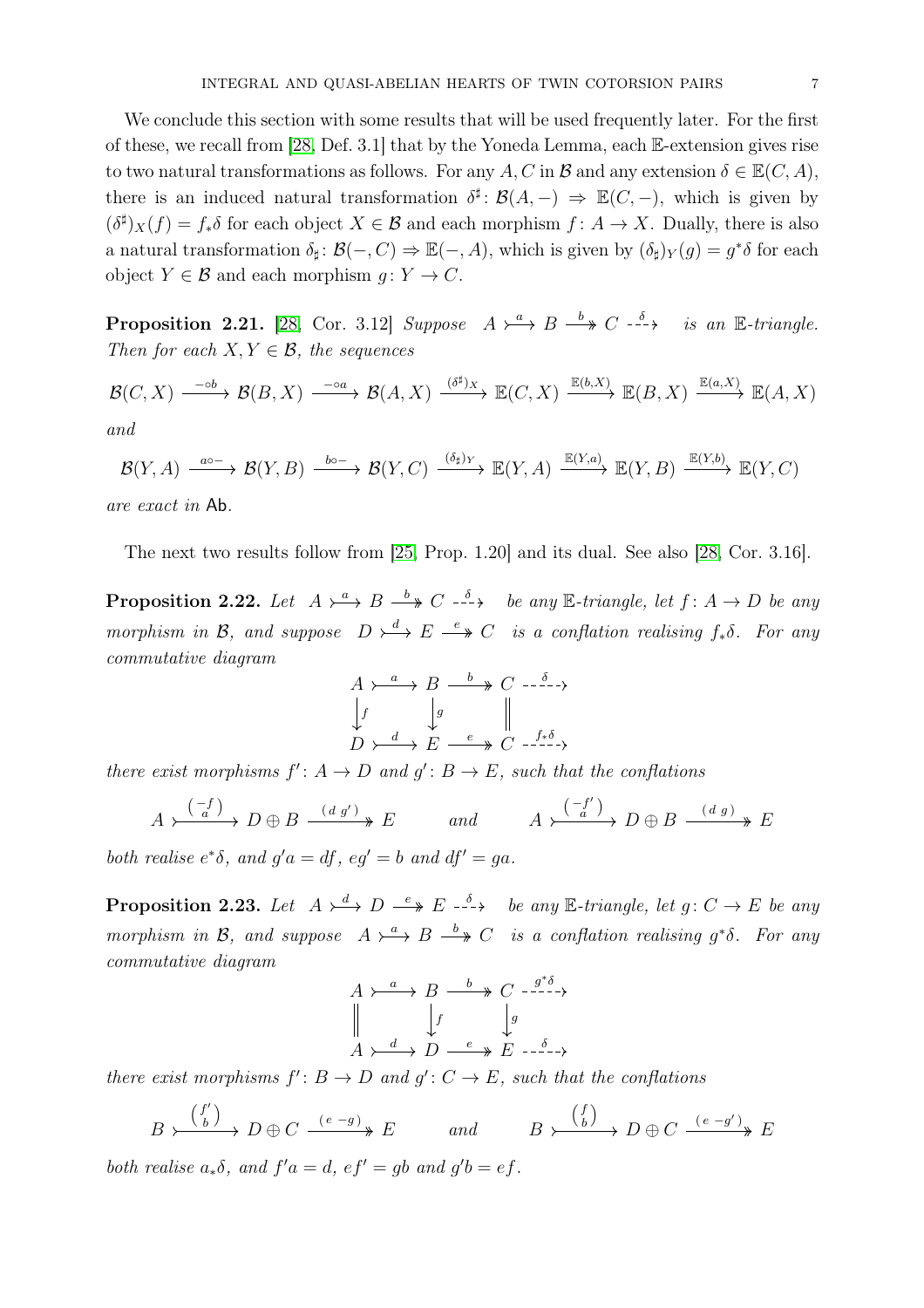2.3. Twin cotorsion pairs on extriangulated categories. In this section we recall the basics of the theory of twin cotorsion pairs on extriangulated categories that we use throughout the rest of this article. For more details we refer the reader to [\[28\]](#page-20-0) and [\[25\]](#page-20-4).

We are still in the situation of Setup [2.19.](#page-5-1)

**Definition 2.24.** [\[28,](#page-20-0) Def. 4.2] Let  $\mathcal{U}, \mathcal{V}$  be full subcategories of  $\mathcal{B}$  that are closed under isomorphisms.

- (i) By Cone( $V, U$ ) we denote the full subcategory of B that consists of objects  $X \in \mathcal{B}$ for which there exists a conflation  $V \rightarrowtail U \longrightarrow X$ , where  $U \in \mathcal{U}$  and  $V \in \mathcal{V}$ .
- (ii) By CoCone( $V, U$ ) we denote the full subcategory of  $\mathcal B$  that consists of objects  $X \in \mathcal B$ for which there exists a conflation  $X \rightarrow V \rightarrow V$ , where  $U \in \mathcal{U}$  and  $V \in \mathcal{V}$ .

<span id="page-7-0"></span>**Definition 2.25.** [\[28,](#page-20-0) Def. 4.1], [\[25,](#page-20-4) Def. 2.1] Let  $\mathcal{U}, \mathcal{V}$  be full, additive subcategories of  $\mathcal{B}$ that are closed under taking direct summands. We call  $(\mathcal{U}, \mathcal{V})$  a *cotorsion pair* (on  $\mathcal{B}$ ) if

- (i)  $\mathbb{E}(\mathcal{U}, \mathcal{V}) = 0;$
- (ii)  $\mathcal{B} = \text{Cone}(\mathcal{V}, \mathcal{U})$ ; and
- (iii)  $\mathcal{B} = \text{CoCone}(\mathcal{V}, \mathcal{U}).$

<span id="page-7-4"></span>Remark 2.26. Let  $\mathcal{U}, \mathcal{V} \subseteq \mathcal{B}$  be full, additive subcategories of  $\mathcal{B}$  closed under taking direct summands. We denote by  $\mathcal{U} * \mathcal{V}$  the full subcategory of  $\mathcal{B}$  consisting of objects  $X \in \mathcal{B}$  for which there is a conflation  $U \rightarrow X \rightarrow V$  in B for some  $U \in \mathcal{U}, V \in \mathcal{V}$ ; see [\[25,](#page-20-4) p. 104]. Moreover, if  $(\mathcal{U}, \mathcal{V})$  is a cotorsion pair, then U is extension-closed, i.e.  $\mathcal{U} * \mathcal{U} \subset \mathcal{U}$ , and, similarly,  $V$  is also extension-closed; see [\[28,](#page-20-0) Rem. 4.6].

<span id="page-7-1"></span>**Definition 2.27.** [\[28,](#page-20-0) Def. 4.12] Let  $(S, \mathcal{T})$  and  $(\mathcal{U}, \mathcal{V})$  be cotorsion pairs on  $\mathcal{B}$ . Then  $((\mathcal{S},\mathcal{T}),(\mathcal{U},\mathcal{V}))$  is called a twin cotorsion pair (on  $\mathcal{B})$  if  $\mathbb{E}(\mathcal{S},\mathcal{V})=0$ , or equivalently  $\mathcal{S}\subseteq\mathcal{U}$ , or equivalently  $\mathcal{V} \subset \mathcal{T}$ .

For a subcategory  $\mathcal{A} \subseteq \mathcal{B}$  that is closed under finite direct sums, we denote by  $[\mathcal{A}]$  the two-sided ideal of B such that  $[\mathcal{A}](X, Y)$  consists of all the morphisms in  $\mathcal{B}(X, Y)$  that factor through an object lying in A.

<span id="page-7-2"></span>**Definition 2.28.** [\[25,](#page-20-4) Def. 2.5, Def. 2.6] Suppose  $((\mathcal{S}, \mathcal{T}), (\mathcal{U}, \mathcal{V}))$  is a twin cotorsion pair on  $\beta$ . We define full subcategories of  $\beta$  as follows:

 $W := \mathcal{T} \cap \mathcal{U}, \quad \mathcal{B}^- := \text{CoCone}(\mathcal{W}, \mathcal{S}), \quad \mathcal{B}^+ := \text{Cone}(\mathcal{V}, \mathcal{W}), \quad \mathcal{H} := \mathcal{B}^- \cap \mathcal{B}^+.$ 

For  $A \in {\{\mathcal{B}^-, \mathcal{B}^+, \mathcal{H}\}}$ , we define  $\overline{A}$  to be the additive quotient  $A/[\mathcal{W}]$ . In particular, the subfactor category  $\overline{\mathcal{H}} = \mathcal{H}/[\mathcal{W}]$  of  $\mathcal{B}$  is known as the *heart* of  $((\mathcal{S}, \mathcal{T}),(\mathcal{U}, \mathcal{V})).$ 

Later we refer to the following construction (and its dual) from [\[25\]](#page-20-4) several times.

<span id="page-7-3"></span>**Definition 2.29.** [\[25,](#page-20-4) Def. 2.24] Suppose we have a morphism  $f: A \rightarrow B$  in B where  $A \in \mathcal{B}^-$ . We define  $C_f \in \mathcal{B}$  and  $c_f : B \to C_f$  as follows. Since  $A \in \mathcal{B}^-$ , there is an E-triangle  $A \rightarrow W^A \longrightarrow S^A \stackrel{\delta}{\longrightarrow}$ , with  $W^A \in \mathcal{W}, S^A \in \mathcal{S}$ . Then  $f: A \rightarrow B$  induces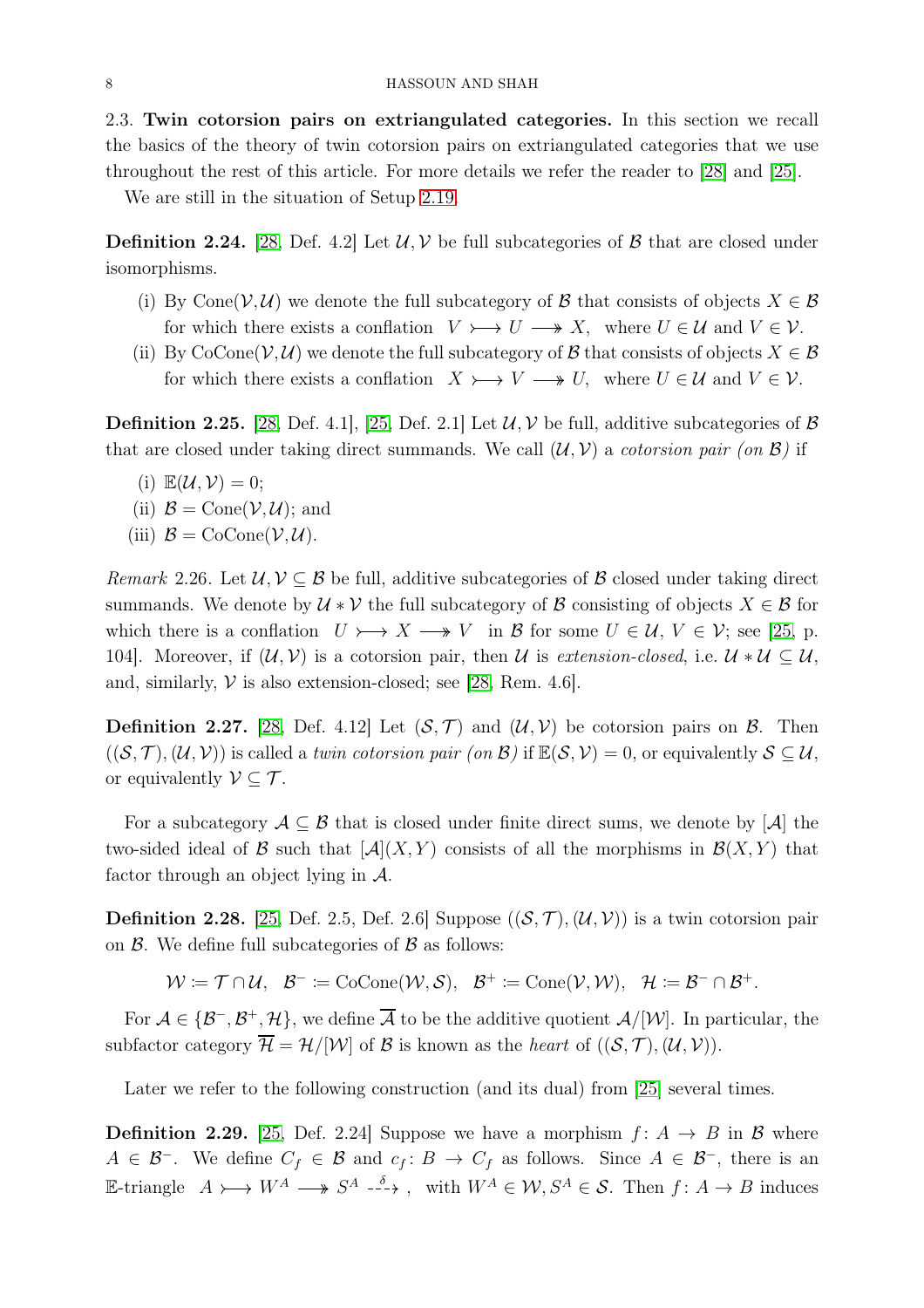a morphism  $(f, 1_{S^A})$ :  $\delta \rightarrow f_*\delta$  of extensions, which we may realise by

$$
A \rightarrowtail W^A \longrightarrow S^A \longrightarrow
$$
  
\n
$$
\downarrow f \qquad \qquad \downarrow \qquad \qquad \parallel
$$
  
\n
$$
B \rightarrow \xrightarrow{c_f} C_f \longrightarrow S^A \xrightarrow{f_* \delta}
$$

Liu and Nakaoka showed that the heart of a twin cotorsion pair on an extriangulated category always carries additional structure.

<span id="page-8-2"></span><span id="page-8-0"></span>**Theorem 2.30.** [\[25,](#page-20-4) Thm. 2.32] The heart of a twin cotorsion pair on  $\beta$  is semi-abelian.

3. A CASE WHEN  $\overline{\mathcal{H}}$  is integral

Throughout this section, let  $(\mathcal{B}, \mathbb{E}, \mathfrak{s})$  be an extriangulated category and, in addition, let  $((\mathcal{S},\mathcal{T}),(\mathcal{U},\mathcal{V}))$  be a twin cotorsion pair on  $\mathcal{B}$ .

<span id="page-8-3"></span>**Proposition 3.1.** [\[25,](#page-20-4) Cor. 2.26] Let  $f \in \mathcal{H}(A, B)$  be a morphism. Then  $\overline{f} \in \overline{\mathcal{H}}(A, B)$  is an epimorphism if and only if the object  $C_f$  (as defined in Definition [2.29](#page-7-3)) lies in  $\mathcal U$ .

The next lemma is a unification of [\[27,](#page-20-15) Lem. 5.3] and [\[23,](#page-20-17) Lem. 5.5].

<span id="page-8-4"></span>Lemma 3.2. [\[25,](#page-20-4) Lem. 2.31] Suppose

$$
\begin{array}{ccc}\nA & \xrightarrow{\overline{a}} & B \\
\overline{b} & & \downarrow{\overline{c}} \\
C & \xrightarrow{\overline{d}} & D\n\end{array}
$$

is a pullback diagram in  $\overline{\mathcal{H}}$ . Suppose further that there is an object  $X \in \mathcal{B}^-$  and morphisms  $x_B: X \to B$  and  $x_C: X \to C$  in B, such that  $\overline{c} \circ \overline{x_B} = \overline{d} \circ \overline{x_C}$  in  $\overline{B}^-$  and that there is a conflation  $X \xrightarrow{x_B} B \longrightarrow U$  with  $U \in \mathcal{U}$ . Then  $\overline{a}: A \rightarrow B$  is an epimorphism in  $\overline{\mathcal{H}}$ .

The following definition is a direct generalisation of the notions from the exact setting.

<span id="page-8-1"></span>**Definition 3.3.** [\[28,](#page-20-0) Def. 3.23, Def. 3.25] An object  $P \in \mathcal{B}$  is said to be *projective* if, for any conflation  $A \rightarrow B \stackrel{b}{\longrightarrow} C$  and for any morphism  $c: P \rightarrow C$ , there exists a morphism d:  $P \rightarrow B$  such that  $bd = c$ . The full subcategory of B consisting of all projective objects is denoted by Proj B. We say that B has enough projectives if, for each object  $C \in \mathcal{B}$ , there exists a conflation  $A \rightarrow P \stackrel{p}{\longrightarrow} C$  with P projective.

Injective objects, the full subcategory  $\text{Inj } \mathcal{B}$  and  $\mathcal{B}$  has enough injectives are all defined dually.

- *Remark* 3.4. (i) As noted in [\[28,](#page-20-0) Exam. 3.26], if  $(\mathcal{B}, \mathbb{E}, \mathfrak{s})$  is an exact category, then the notions in Definition [3.3](#page-8-1) all coincide with the usual ones. If instead  $(\mathcal{B}, \mathbb{E}, \mathfrak{s})$  is a triangulated category, then  $\text{Proj } \mathcal{B} = \{0\} = \text{Inj } \mathcal{B}$ , and  $\mathcal{B}$  has enough projectives and enough injectives.
	- (ii) For any cotorsion pair  $(\mathcal{X}, \mathcal{Y})$  on  $\mathcal{B}$ , we have Proj  $\mathcal{B} \subset \mathcal{X}$  and  $\text{Inj } \mathcal{B} \subset \mathcal{Y}$ ; see [\[25,](#page-20-4) Rem. 2.2].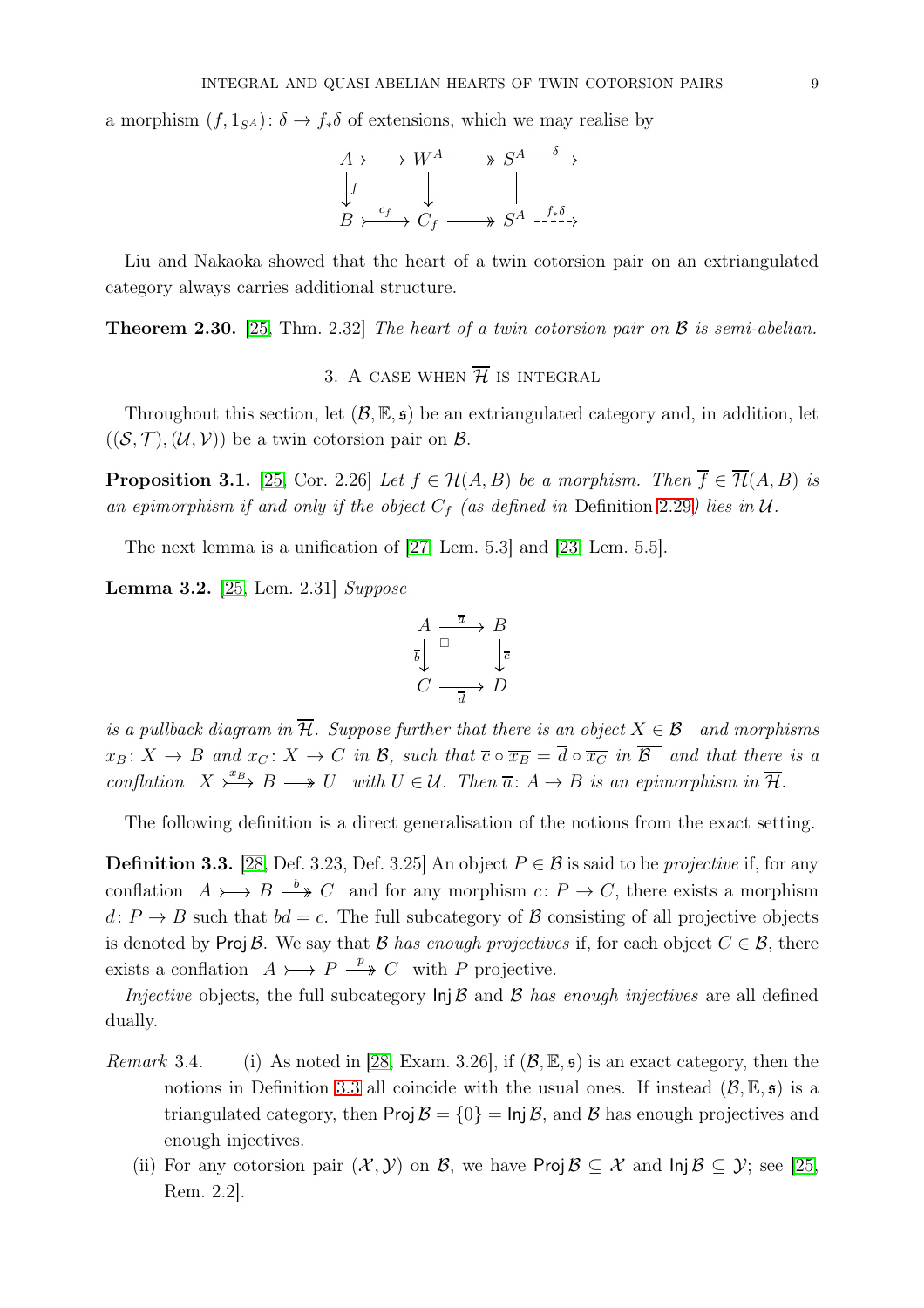The following is the main result of this section, and unifies [\[27,](#page-20-15) Thm. 6.3] and [\[23,](#page-20-17) Thm. 6.2]. It also improves the latter because here  $\beta$  is not assumed to be Krull-Schmidt.

<span id="page-9-0"></span>**Theorem 3.5.** Let  $(\mathcal{B}, \mathbb{E}, \mathfrak{s})$  be an extriangulated category with enough projectives and injectives. Suppose  $((\mathcal{S},\mathcal{T}),(\mathcal{U},\mathcal{V}))$  is a twin cotorsion pair on  $\mathcal{B}$ , such that  $\mathcal{U} \subseteq \mathcal{S} * \mathcal{T}$  and Proj  $\mathcal{B} \subseteq \mathcal{W}$  (respectively,  $\mathcal{T} \subseteq \mathcal{U} * \mathcal{V}$  and  $\mathsf{Inj}\,\mathcal{B} \subseteq \mathcal{W}$ ). Then  $\overline{\mathcal{H}} = \mathcal{H}/[\mathcal{W}]$  is left integral (respectively, right integral), and hence integral.

*Proof.* Note that as  $\overline{\mathcal{H}}$  is a semi-abelian category by Theorem [2.30,](#page-8-0) we have that  $\overline{\mathcal{H}}$  is left integral if and only if  $\overline{\mathcal{H}}$  is right integral by Proposition [2.5.](#page-2-5) Therefore, integrality of  $\overline{\mathcal{H}}$ will follow from integrality on one side. We will show that  $\mathcal{U} \subseteq \mathcal{S} * \mathcal{T}$  and Proj  $\mathcal{B} \subseteq \mathcal{W}$ imply  $\overline{\mathcal{H}}$  is left integral. Showing that  $\overline{\mathcal{H}}$  is right integral if  $\mathcal{T} \subset \mathcal{U} * \mathcal{V}$  and  $\text{Inj } \mathcal{B} \subset \mathcal{W}$  is similar.

Suppose that  $\mathcal{U} \subseteq \mathcal{S} * \mathcal{T}$  and Proj  $\mathcal{B} \subseteq \mathcal{W}$ , and that we have a pullback diagram

$$
A \xrightarrow{\overline{a}} B
$$
  
\n
$$
\overline{b} \downarrow \xrightarrow{\overline{a}} D
$$
  
\n
$$
C \xrightarrow{\overline{a}} D
$$

in  $\overline{\mathcal{H}}$ , where  $\overline{d}$  is an epimorphism. As  $C \in \overline{\mathcal{H}} \subset \mathcal{B}^-$ , we obtain a morphism

<span id="page-9-1"></span>
$$
C \rightarrow W^{C} \longrightarrow S^{C} \longrightarrow
$$
  
\n
$$
\downarrow d \qquad \qquad \downarrow \qquad \qquad \parallel
$$
  
\n
$$
D \rightarrow \xrightarrow{c_d} C_d \xrightarrow{e} S^{C} \xrightarrow{ \delta_{c_d} }
$$
  
\n
$$
(3.1)
$$

of E-triangles, as in Definition [2.29,](#page-7-3) where  $W^C \in \mathcal{W}, S^C \in \mathcal{S}$ . By Proposition [3.1,](#page-8-3) we have that  $C_d$  belongs to U as  $\overline{d}$  is an epimorphism. By assumption, we have  $\mathcal{U} \subseteq \mathcal{S} * \mathcal{T}$ , so there is a conflation  $S \rightarrow^f C_d \stackrel{g}{\longrightarrow} T$ , where  $S \in \mathcal{S}$  and  $T \in \mathcal{T}$ .

There is a conflation  $B \rightarrow W^B \stackrel{h}{\longrightarrow} S^B$ , where  $W^B \in \mathcal{W}, S^B \in \mathcal{S}$ , because  $B \in$  $\overline{\mathcal{H}} \subseteq \mathcal{B}^-$ ; and there is also a conflation  $K_{S^B} \rightarrow^i P_{S^B} \stackrel{j}{\longrightarrow} S^B$ , with  $P_{S^B} \in \text{Proj } \mathcal{B} \subseteq \mathcal{W}$ , as  $\beta$  has enough projectives. Since  $P_{\beta}$  is projective we see that j factors through h, and we obtain a morphism

<span id="page-9-2"></span>
$$
K_{S^B} \xrightarrow{\iota} P_{S^B} \xrightarrow{j} S^B \xrightarrow{\delta_i} \times
$$
  
\n
$$
\downarrow_k
$$
  
\n
$$
\downarrow_B
$$
  
\n
$$
\downarrow_B
$$
  
\n
$$
\downarrow_B
$$
  
\n
$$
\downarrow_B
$$
  
\n
$$
\downarrow_B
$$
  
\n
$$
\downarrow_B
$$
  
\n
$$
\downarrow_B
$$
  
\n
$$
\downarrow_B
$$
  
\n
$$
\downarrow_B
$$
  
\n
$$
\downarrow_B
$$
  
\n
$$
\downarrow_B
$$
  
\n
$$
\downarrow_B
$$
  
\n
$$
\downarrow_B
$$
  
\n
$$
\downarrow_B
$$
  
\n
$$
\downarrow_B
$$
  
\n
$$
\downarrow_B
$$
  
\n
$$
\downarrow_B
$$
  
\n
$$
\downarrow_B
$$
  
\n
$$
\downarrow_B
$$
  
\n
$$
\downarrow_B
$$
  
\n
$$
\downarrow_B
$$
  
\n
$$
\downarrow_B
$$
  
\n
$$
\downarrow_B
$$
  
\n
$$
\downarrow_B
$$
  
\n
$$
\downarrow_B
$$
  
\n
$$
\downarrow_B
$$
  
\n
$$
\downarrow_B
$$
  
\n
$$
\downarrow_B
$$
  
\n
$$
\downarrow_B
$$
  
\n
$$
\downarrow_B
$$
  
\n
$$
\downarrow_B
$$
  
\n
$$
\downarrow_B
$$
  
\n
$$
\downarrow_B
$$
  
\n
$$
\downarrow_B
$$
  
\n
$$
\downarrow_B
$$
  
\n
$$
\downarrow_B
$$
  
\n
$$
\downarrow_B
$$
  
\n
$$
\downarrow_B
$$
  
\n
$$
\downarrow_B
$$
  
\n
$$
\downarrow_B
$$
  
\n
$$
\downarrow_B
$$
  
\n
$$
\downarrow_B
$$
  
\n
$$
\downarrow_B
$$
  
\n
$$
\downarrow_B
$$
  
\n
$$
\downarrow_B
$$
  
\n
$$
\downarrow_B
$$
  
\n
$$
\downarrow_B
$$
<

of E-triangles by an application of  $(ET3^{\text{op}})$ . Since  $K_{S^B} \rightarrow^i P_{S^B} \rightarrow^j S^B$ , is a conflation, by Proposition [2.21](#page-6-0) we have an exact sequence

 $\mathcal{B}(S^B,T) \longrightarrow \mathcal{B}(P_{S^B},T) \stackrel{-\circ i}{\longrightarrow} \mathcal{B}(K_{S^B},T) \longrightarrow \mathbb{E}(S^B,T) = 0,$ 

where the last term vanishes because  $(S, \mathcal{T})$  is a cotorsion pair. Thus, there exists l:  $P_{SB} \rightarrow$ T such that  $li = gc_dck$ :  $K_{SB} \rightarrow T$ . Then l factors through g as  $P_{SB}$  is projective, so there exists m:  $P_{S^B}$  →  $C_d$  such that  $gm = l$ . Note that this implies  $g(c_d c k - mi) = gc_d c k - gmi$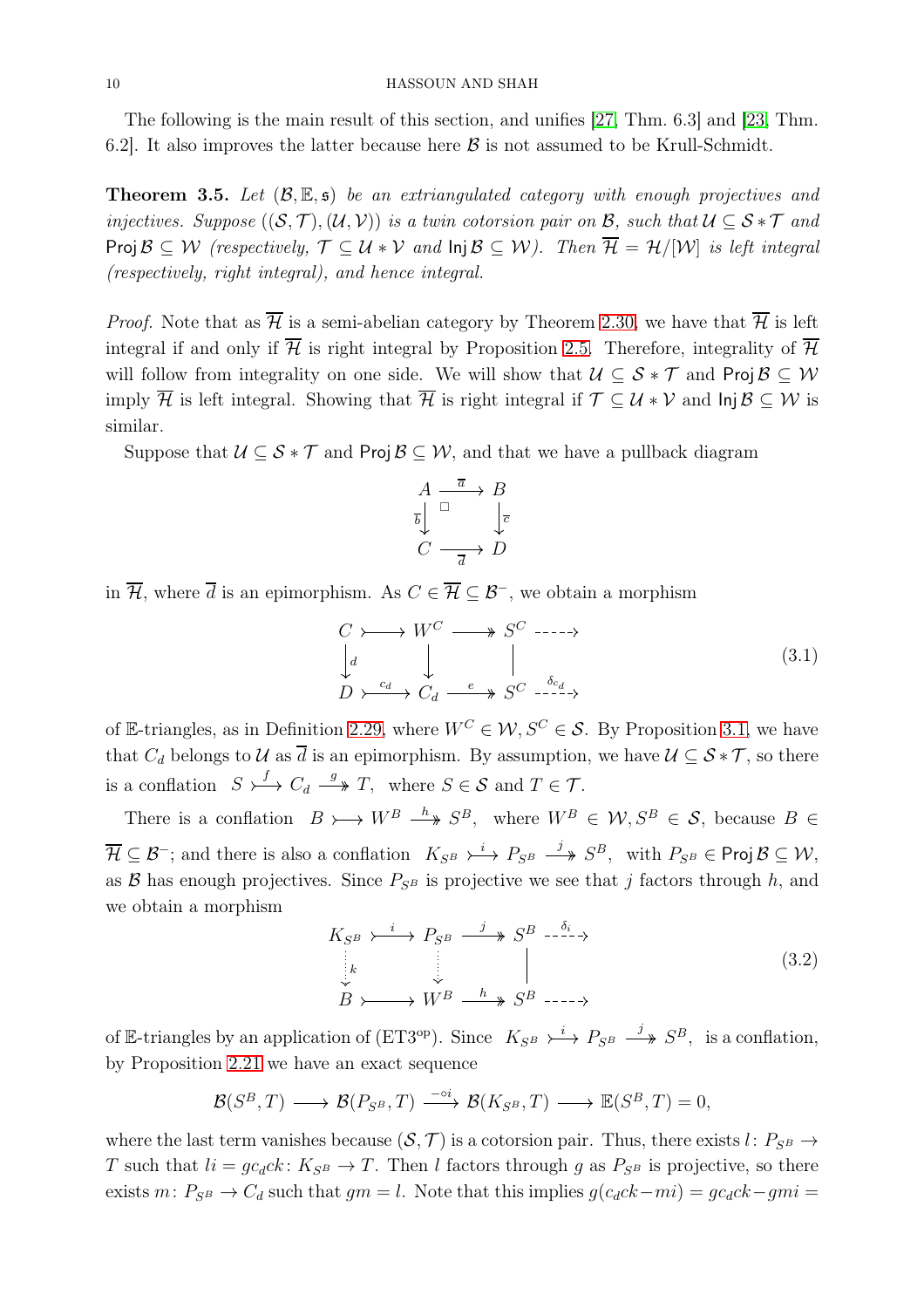$li-li = 0$ , and hence  $c_d c k-mi: K_{S^B} \to C_d$  must factor through  $f: S \to C_d$  by Proposition [2.21.](#page-6-0) That is, there exists  $n: K_{S^B} \to S$  such that  $fn = c_d c k - mi$ .

Let  $S \rightarrow Q \rightarrow S^B$  be a realisation of  $n_*\delta_i$ . Notice that this implies  $Q \in S$  as S is extension-closed (see Remark [2.26\)](#page-7-4). By Proposition [2.22,](#page-6-1) there is a morphism  $q: P_{S^B} \to Q$ such that

$$
K_{S^B} \xrightarrow{\iota} P_{S^B} \xrightarrow{j} S^B \xrightarrow{\delta_i} \xrightarrow{\delta_i}
$$
  
\n
$$
\downarrow n \qquad \qquad \downarrow q \qquad \qquad \parallel
$$
  
\n
$$
S \xrightarrow{p} Q \xrightarrow{\quad} S^B \xrightarrow{n * \delta_i}
$$

commutes and  $K_{S^B} \longrightarrow S \oplus P_{S^B} \longrightarrow Q$  $\binom{-n}{i}$ ,  $C \cap D$   $(p q)$ is a conflation.

As B has enough projectives, there is an E-triangle  $K_Q \rightarrowtail P_Q \stackrel{s}{\longrightarrow} Q \stackrel{\delta_r}{\longrightarrow}$  with P<sub>Q</sub> projective. Furthermore, as  $P_Q \in \text{Proj } B \subseteq W$  and  $Q \in S$ , we have  $K_Q$  lies in CoCone( $W, S$ ) =  $B^-$ . We have that s factorises through  $(p \ q)$  since  $P_Q$  is projective, and hence we have a morphism

<span id="page-10-0"></span>
$$
K_Q \rightarrow \longrightarrow P_Q \longrightarrow \longrightarrow Q \longrightarrow^{\delta_r} \rightarrow \longrightarrow
$$
  
\n
$$
\downarrow \qquad \qquad \downarrow \qquad \qquad \downarrow \qquad \qquad \downarrow
$$
  
\n
$$
K_{S^B} \rightarrow \xrightarrow{\binom{-n}{i}} S \oplus P_{S^B} \xrightarrow{\begin{array}{c} (p \ q) \\ \longrightarrow \end{array}} Q \longrightarrow^{\begin{array}{c} \delta_r \\ \longrightarrow \end{array}} Q \longrightarrow \tag{3.3}
$$

of E-triangles by (ET3<sup>op</sup>). Note that  $fn = c_d c k - mi$  implies

$$
c_d(ck) = fn + mi = (-f \ m) \circ (\frac{-n}{i}).
$$

Thus, by applying [\(ET3\),](#page-4-1) we have a morphism of  $E$ -triangles as follows:

<span id="page-10-1"></span>
$$
K_{S^B} \xrightarrow{\binom{-n}{i}} S \oplus P_{S^B} \xrightarrow{(p \ q)} Q \xrightarrow{\atop{t * \delta_r}} \n\downarrow c^k
$$
\n
$$
\downarrow c^k
$$
\n
$$
D \xrightarrow{c_d} C_d \xrightarrow{e} S^C \xrightarrow{\delta_{c_d}} \n\tag{3.4}
$$

Composing [\(3.3\)](#page-10-0) and [\(3.4\)](#page-10-1), we obtain the morphism

<span id="page-10-3"></span>
$$
K_Q \rightarrow \longrightarrow P_Q \longrightarrow \longrightarrow Q \longrightarrow \longrightarrow \longrightarrow
$$
  
\n
$$
\downarrow_{ckt} \qquad \downarrow_{mv-fu} \qquad \downarrow
$$
  
\n
$$
D \rightarrow \longrightarrow C_d \longrightarrow \longrightarrow S^C \longrightarrow \longrightarrow
$$
  
\n(3.5)

There is an E-triangle  $K_{S^C} \to \to P_{S^C} \to S^C \to \to \to \text{with } P_{S^C} \in \text{Proj } \mathcal{B}$ , as  $\mathcal{B}$  has enough projectives. Using that  $P_{\text{SC}}$  is projective and  $(ET3<sup>op</sup>)$ , there is a morphism

<span id="page-10-2"></span>
$$
K_{S^C} \xrightarrow{\cdot x} P_{S^C} \xrightarrow{\cdot y} S^C \xrightarrow{\cdot \delta_x} \times \cdots \xrightarrow{\cdot \delta_x} \mathbb{I}
$$
\n
$$
\downarrow z
$$
\n
$$
\downarrow z
$$
\n
$$
\downarrow z
$$
\n
$$
\downarrow z
$$
\n
$$
\downarrow z
$$
\n
$$
\downarrow z
$$
\n
$$
\downarrow z
$$
\n
$$
\downarrow z
$$
\n
$$
\downarrow z
$$
\n
$$
\downarrow z
$$
\n
$$
\downarrow z
$$
\n
$$
\downarrow z
$$
\n
$$
\downarrow z
$$
\n
$$
\downarrow z
$$
\n
$$
\downarrow z
$$
\n
$$
\downarrow z
$$
\n
$$
\downarrow z
$$
\n
$$
\downarrow z
$$
\n
$$
\downarrow z
$$
\n
$$
\downarrow z
$$
\n
$$
\downarrow z
$$
\n
$$
\downarrow z
$$
\n
$$
\downarrow z
$$
\n
$$
\downarrow z
$$
\n
$$
\downarrow z
$$
\n
$$
\downarrow z
$$
\n
$$
\downarrow z
$$
\n
$$
\downarrow z
$$
\n
$$
\downarrow z
$$
\n
$$
\downarrow z
$$
\n
$$
\downarrow z
$$
\n
$$
\downarrow z
$$
\n
$$
\downarrow z
$$
\n
$$
\downarrow z
$$
\n
$$
\downarrow z
$$
\n
$$
\downarrow z
$$
\n
$$
\downarrow z
$$
\n
$$
\downarrow z
$$
\n
$$
\downarrow z
$$
\n
$$
\downarrow z
$$
\n
$$
\downarrow z
$$
\n
$$
\downarrow z
$$
\n
$$
\downarrow z
$$
\n
$$
\downarrow z
$$
\n
$$
\downarrow z
$$
\n
$$
\downarrow z
$$
\n
$$
\downarrow z
$$
\n
$$
\downarrow z
$$
\n
$$
\downarrow z
$$
\n
$$
\downarrow z
$$
\n
$$
\downarrow z
$$
\n
$$
\downarrow z
$$
\n
$$
\downarrow z
$$
\n
$$
\downarrow z
$$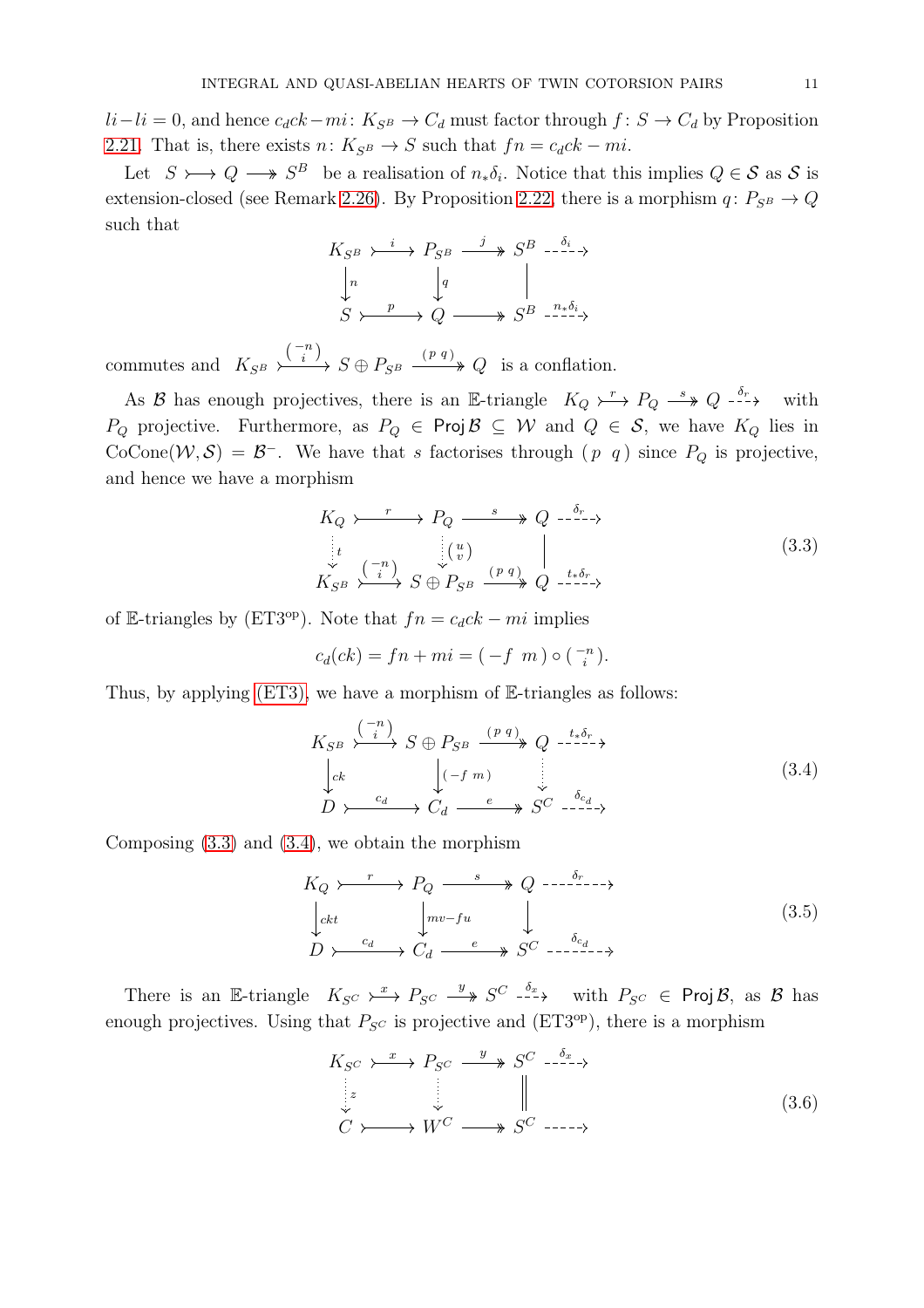of E-triangles. Then composing morphisms  $(3.6)$  and  $(3.1)$ , we obtain a morphism of E-triangles as follows:

<span id="page-11-0"></span>
$$
K_{S^C} \xrightarrow{x} P_{S^C} \xrightarrow{y} S^C \xrightarrow{-\delta_x} \rightarrow
$$
  
\n
$$
\downarrow dz \qquad \qquad \downarrow a' \qquad \qquad \parallel
$$
  
\n
$$
D \xrightarrow{c_d} C_d \xrightarrow{e} S^C \xrightarrow{\delta_{c_d}} \rightarrow
$$
 (3.7)

Consider the morphism  $e(mv-fu)$ :  $P_Q \to S^C$ . As  $K_{S^C} \to \to P_{S^C} \to S^C \to \to \to \infty$  is an E-triangle and  $P_Q$  is projective, there exists  $b' : P_Q \to P_{S^C}$  such that  $yb' = e(mv - fu)$ . This yields  $y(b'r) = e(mv - fu)r = ec_d ckt = 0$  (using the commutativity of [\(3.5\)](#page-10-3)), and so by Proposition [2.21](#page-6-0) there exists  $c' : K_Q \to K_{S^C}$  such that  $xc' = b'r$ . In addition, we also see that  $e(a'b' - (mv - fu)) = ea'b' - e(mv - fu) = yb' - yb' = 0$ . Thus, there exists  $d' : P_Q \to D$  such that  $c_d d' = a'b' - (mv - fu)$ , by Proposition [2.21,](#page-6-0) using the conflation  $D \stackrel{c_d}{\longrightarrow} C_d \stackrel{e}{\longrightarrow} S^C$ . Hence, we have

<span id="page-11-1"></span>
$$
c_d dz c' = a'xc'
$$
  
=  $a'b'r$   
=  $c_d d'r + (mv - fu)r$   
=  $c_d d'r + c_d ckt$   
=  $c_d (d'r + ckt)$ . (3.8)

As [\(3.7\)](#page-11-0) is a morphism of E-triangles, we have  $\delta_{c_d} = (1_{S}c)^* \delta_{c_d} = (dz)_* \delta_x$ , and so  $(dz)_* \delta_x$ is realised by the conflation  $D \stackrel{c_d}{\longrightarrow} C_d \stackrel{e}{\longrightarrow} S^C$ . Therefore, by Proposition [2.22,](#page-6-1) there is a conflation

$$
K_{S^C} \xrightarrow{\binom{-dz}{x}} D \oplus P_{S^C} \xrightarrow{\phantom{a} (c_d e')^{\phantom{A}} C_d} C_d \tag{3.9}
$$

for some  $e' : P_{S^C} \to C_d$  satisfying  $e'x = c_d dz$ . Consider the morphism  $\begin{pmatrix} -(d'r + ck) \\ k'r \end{pmatrix}$  $\binom{r+ckt}{b'r}: K_Q \rightarrow$  $D \oplus P_{SC}$ , and note that

$$
(c_d e') \circ (-(d'_{b'r} + ckt)) = e'b'r - c_d(d'r + ckt)
$$
  
=  $e'xc' - c_d(d'r + ckt)$   
=  $c_d dzc' - c_d(d'r + ckt)$   
= 0 by (3.8).

Thus, there exists  $f' : K_Q \to K_{S^C}$  such that  $\begin{pmatrix} -dzf' \\ x f' \end{pmatrix}$  $\left(\begin{smallmatrix} dz f' \ x f' \end{smallmatrix}\right) = \left(\begin{smallmatrix} -dz \ x \end{smallmatrix}\right) f' = \left(\begin{smallmatrix} -(d'r + ckt) \ b'r \end{smallmatrix}\right)$  $\binom{r+ckt}{b'r}$ . In particular, we see that

<span id="page-11-4"></span>
$$
d(zf') = d'r + c(kt). \tag{3.10}
$$

From [\(3.2\)](#page-9-2) we get a conflation

<span id="page-11-2"></span>
$$
K_{S^B} \xrightarrow{\binom{-k}{i}} B \oplus P_{S^B} \longrightarrow W^B \tag{3.11}
$$

and from [\(3.3\)](#page-10-0) we get a conflation

<span id="page-11-3"></span>
$$
K_Q \xrightarrow{\binom{-t}{r}} K_{S^B} \oplus P_Q \longrightarrow S \oplus P_{S^B}, \tag{3.12}
$$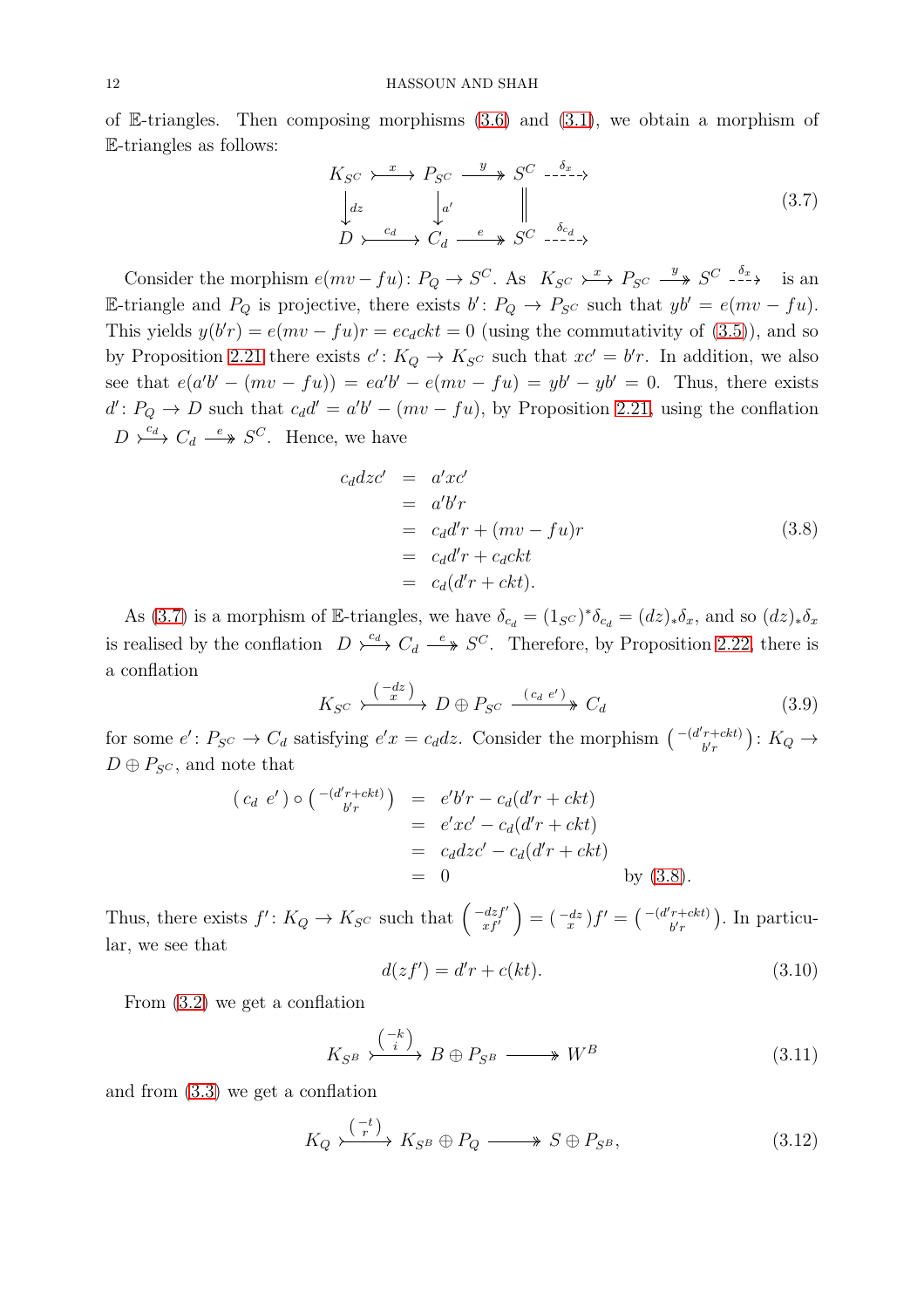using Proposition [2.22.](#page-6-1) As [\(3.11\)](#page-11-2) is a conflation, we also have a conflation

<span id="page-12-0"></span>
$$
K_{S^B} \oplus P_Q \xrightarrow{\begin{pmatrix} -k & 0\\ \begin{smallmatrix} i & 0\\ 0 & 1 \end{smallmatrix} \end{pmatrix}} B \oplus P_{S^B} \oplus P_Q \longrightarrow W_1 \tag{3.13}
$$

using  $(ET2)$ . Then, applying  $(ET4)$  to the conflations  $(3.12)$  and  $(3.13)$ , we have a commutative diagram



in which  $x_B \coloneqq \left(\begin{array}{c}kt \ -it \end{array}\right)$ ). Note that M lies in U as both  $W^B$  and  $S \oplus P_{S^B}$  lie in the extensionclosed subcategory  $\mathcal{U}$ .

Since  $B \in \mathcal{H}$  and  $P_{S^B}, P_Q \in \text{Proj } \mathcal{B} \subseteq \mathcal{W} \subseteq \mathcal{H}$ , we have that  $B \oplus P_{S^B} \oplus P_Q$  is an object in  $H$ . Thus, consider the following commutative diagram

$$
A \xrightarrow{\overline{\iota_B a}} B \oplus P_{S^B} \oplus P_Q
$$
  

$$
A \xrightarrow{\overline{a}} B
$$
  

$$
\overline{b} \downarrow \overline{c}
$$
  

$$
C \xrightarrow{\overline{a}} D
$$

in  $\overline{\mathcal{H}}$ , where  $\iota_B : B \hookrightarrow B \oplus P_{S^B} \oplus P_Q$  is the canonical inclusion and  $\pi_B = (1_B \ 0 \ 0) : B \oplus$  $P_{S^B} \oplus P_Q \to B$  is the canonical projection. Notice that  $\overline{\iota_B}$  and  $\overline{\pi_B}$  are mutually inverse in  $\overline{\mathcal{H}}$  as  $P_{S^B} \oplus P_Q \in \mathcal{W}$ . Hence the square

$$
A \xrightarrow{\overline{\iota_B a}} B \oplus P_{S^B} \oplus P_Q
$$
  

$$
\overline{b} \downarrow \qquad \qquad \downarrow \overline{c \pi_B}
$$
  

$$
C \longrightarrow \overline{a} \longrightarrow D
$$

is also a pullback square in  $\overline{\mathcal{H}}$ . Setting  $x_C := zf' : K_Q \to C$ , we see that

$$
\overline{d} \circ \overline{x_C} = \frac{\overline{dz}f'}{\overline{d}r + ckt} \n= \overline{ckt} \qquad \qquad \text{by (3.10)}\n= \overline{c} \circ \overline{(1_B \ 0 \ 0)} \circ \overline{(\begin{array}{c} kt \\ -it \end{array})} \n= \overline{c} \overline{\sigma_B} \circ \overline{x_B}.
$$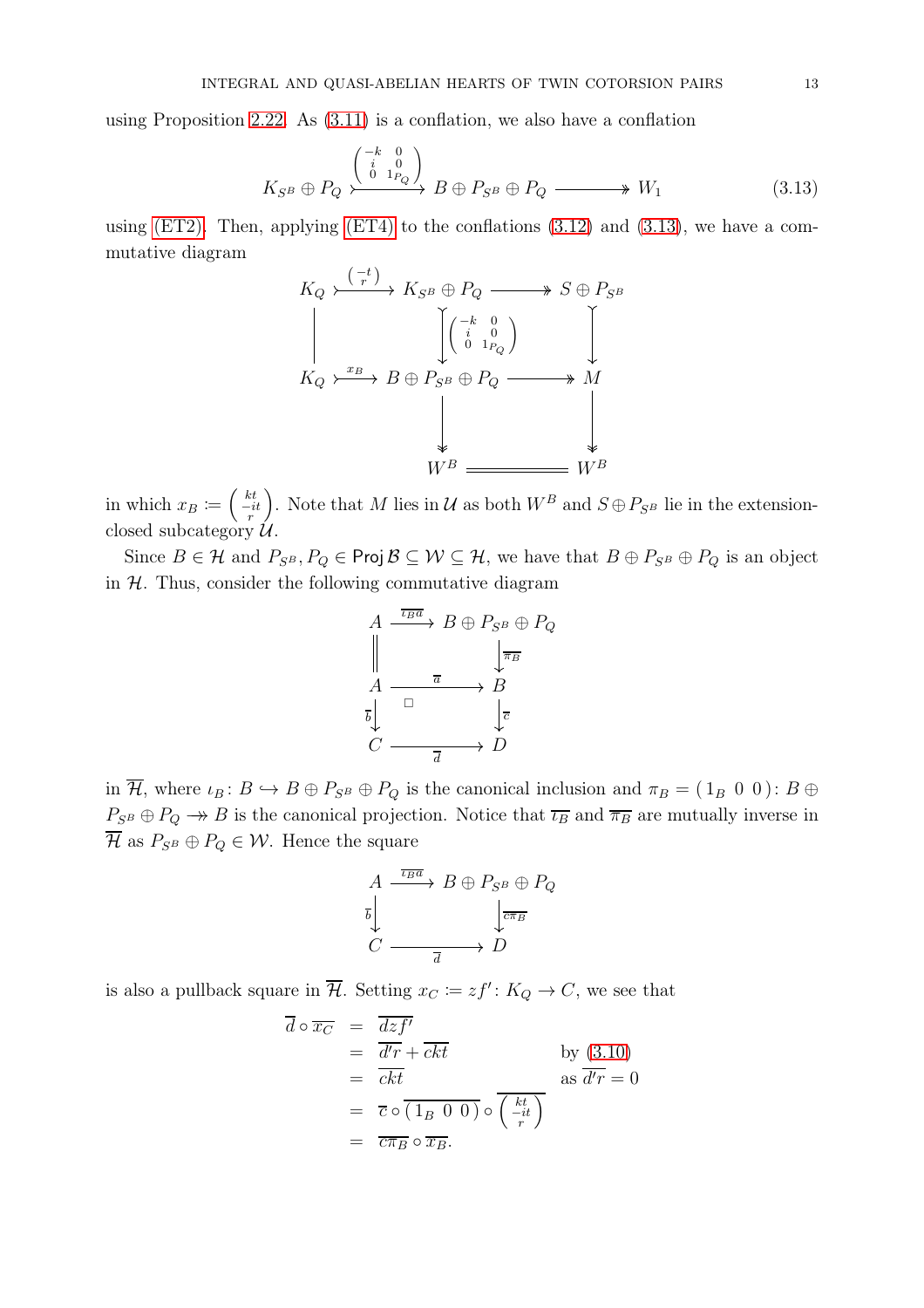Therefore, by Lemma [3.2,](#page-8-4) we conclude that  $\overline{\iota_{B}a}$  is an epimorphism. Finally,  $\overline{a}$  is an epimorphism since  $\overline{\iota_B}$  is an isomorphism in  $\overline{\mathcal{H}}$ , and we are done. П

Remark 3.6. Theorem [3.5](#page-9-0) unifies the analogous results for triangulated and exact categories. However, the proof we give here differs in several aspects. We note that our proof is not a direct generalisation of the proof for triangulated categories. This is because an extriangulated category does not come equipped with a suspension/shift functor. One way to work around this is to use that the extriangulated category has enough projectives, as one would do in the exact category case, in order to obtain what would be a negative shift of an object. Thus, our proof is inspired by the exact case. But the proof in [\[23\]](#page-20-17) uses the defining property of a monomorphism, which we cannot exploit in the extriangulated setting. This is a key difference between our proof above and the proof for exact categories.

# 4. A CASE WHEN  $\overline{\mathcal{H}}$  is quasi-abelian

<span id="page-13-1"></span>In this section we give an analogue of [\[34,](#page-21-6) Thm. 3.4] for the extriangulated setting, which also improves [\[23,](#page-20-17) Thm. 7.4]. First, let us recall a key lemma from [\[34\]](#page-21-6).

<span id="page-13-2"></span>**Lemma 4.1.** [\[34,](#page-21-6) Lem. 3.1] Let  $\mathcal A$  be a left semi-abelian category. Suppose

$$
\begin{array}{ccc}\nA & \xrightarrow{a} & B \\
b & \xrightarrow{a} & c \\
C & \xrightarrow{d} & D\n\end{array}
$$

is a pullback diagram in A. Suppose we also have morphisms  $x_B: X \to B$  and  $x_C: X \to C$ , such that  $x_B$  is a cokernel and  $cx_B = dx_C$ . Then  $a: A \rightarrow B$  is also a cokernel in A.

<span id="page-13-0"></span>**Theorem 4.2.** Let  $(\mathcal{B}, \mathbb{E}, \mathfrak{s})$  be an extriangulated category. Suppose  $((\mathcal{S}, \mathcal{T}), (\mathcal{U}, \mathcal{V}))$  is a twin cotorsion pair on B. If  $\mathcal{H} = \mathcal{B}^-$  or  $\mathcal{H} = \mathcal{B}^+$ , then  $\overline{\mathcal{H}} = \mathcal{H}/[\mathcal{W}]$  is quasi-abelian.

*Proof.* The heart  $\overline{\mathcal{H}}$  is semi-abelian by Theorem [2.30,](#page-8-0) so we have that  $\overline{\mathcal{H}}$  is left quasi-abelian if and only if  $\overline{\mathcal{H}}$  is right quasi-abelian by Proposition [2.6.](#page-2-6) Therefore, we will show that if  $\mathcal{H}=\mathcal{B}^-$  then  $\overline{\mathcal{H}}$  is left quasi-abelian. Showing  $\overline{\mathcal{H}}$  is right quasi-abelian whenever  $\mathcal{H}=\mathcal{B}^+$ is similar.

Suppose  $\mathcal{H} = \mathcal{B}^-$  and that we have a pullback diagram

$$
\begin{array}{ccc}\nA & \xrightarrow{\overline{a}} & B \\
\overline{b} & & \downarrow{\overline{c}} \\
C & \xrightarrow{\overline{a}} & D\n\end{array}
$$

in  $\overline{\mathcal{H}}$ , where  $\overline{d}$  is a cokernel. By [\[25,](#page-20-4) Lem. 2.28], we may assume that, up to isomorphism in  $\overline{\mathcal{H}}$ , the morphism  $d \in \mathcal{H}(C, D)$  fits into a conflation  $C \rightarrow \rightarrow D \rightarrow S$  in B with  $S \in \mathcal{S}$ . Furthermore, we know  $D \in \mathcal{H} = \mathcal{B}^+ \cap \mathcal{B}^- \subseteq \mathcal{B}^+$ , and so by [\[25,](#page-20-4) Lemma 2.8(1)] there exist  $W \in \mathcal{W}$  and  $w: W \to D$  giving a deflation  $(c \ w): B \oplus W \to D$  in  $\mathcal{B}$ . Then, in  $\overline{\mathcal{H}}$ , we have  $B \oplus W \cong B$  and, up to isomorphism,  $\overline{(c w)} = \overline{c}$ . Thus, without loss of generality, we may replace c by  $(c, w)$  and B by  $B \oplus W$ . That is, we may assume  $c: B \to D$  is part of a conflation  $B' \rightarrow B \stackrel{c}{\longrightarrow} D$ .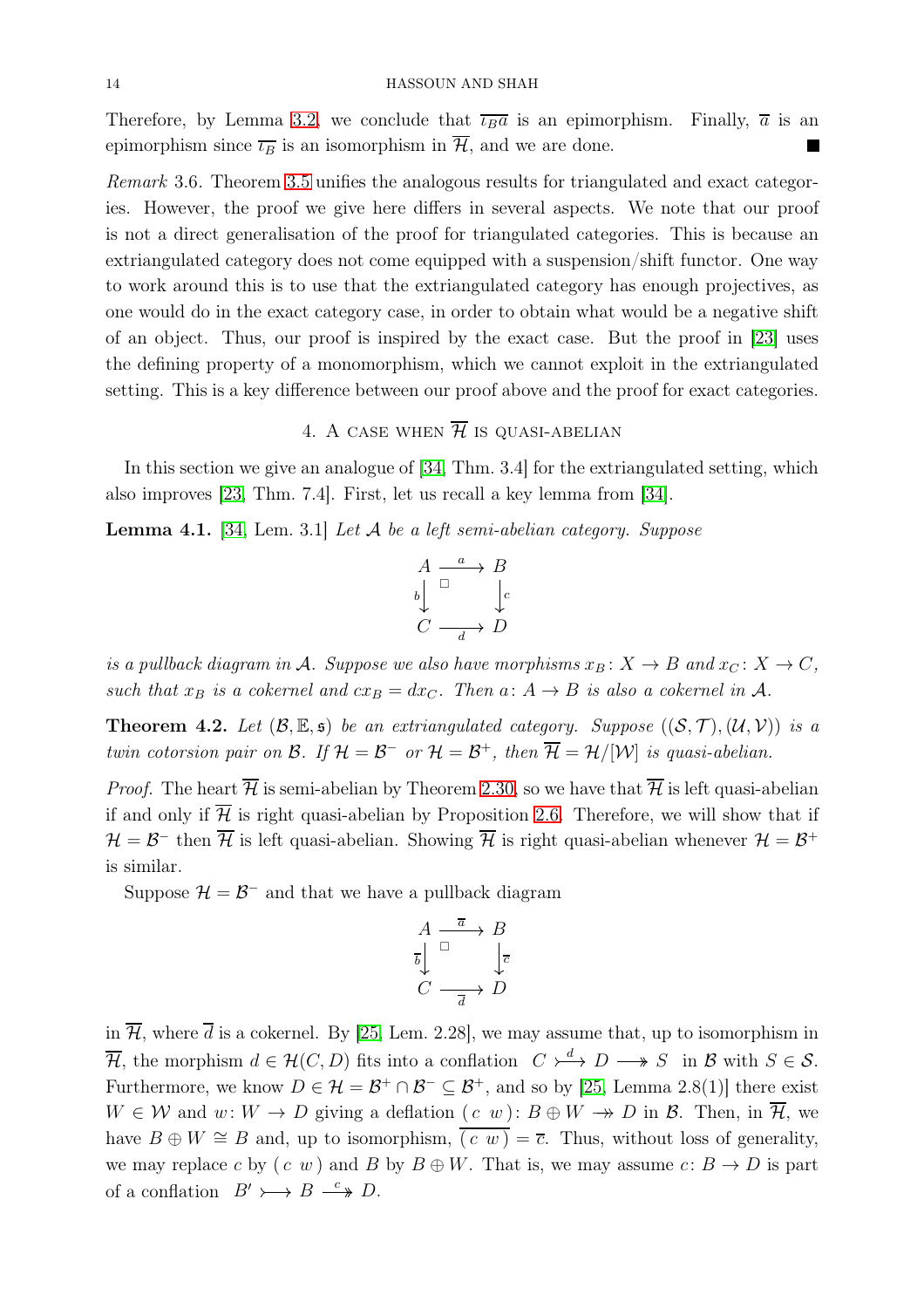Applying (ET4<sup>op</sup>) to the conflations  $C \stackrel{d}{\longrightarrow} D \longrightarrow S$  and  $B' \rightarrow B \stackrel{c}{\longrightarrow} D$ , we obtain a commutative diagram

$$
B' \longrightarrow B'
$$
  
\n
$$
\downarrow \qquad \qquad \downarrow
$$
  
\n
$$
X \rightarrow^{x_B} B \longrightarrow S \rightarrow \delta \rightarrow
$$
  
\n
$$
x_C \downarrow \qquad \qquad \downarrow_c \qquad \qquad \parallel
$$
  
\n
$$
C \rightarrow^{d} D \rightarrow^{s} S
$$

in which each row and column is a conflation. Note that, by [\[25,](#page-20-4) Lem. 2.9(b)],  $X \in \mathcal{B}^- = \mathcal{H}$ since  $B \in \mathcal{B}^-$ . Therefore, we have a commutative square

$$
\begin{array}{ccc}\nX & \xrightarrow{\overline{x_B}} & B \\
\downarrow{\overline{x_C}} & & \downarrow{\overline{c}} \\
C & \xrightarrow{\overline{d}} & D\n\end{array}
$$

in  $\overline{\mathcal{H}}$ , and so it is enough to show  $\overline{x}_B$  is a cokernel in  $\overline{\mathcal{H}}$  by Lemma [4.1.](#page-13-2)

Dually to Definition [2.29,](#page-7-3) we obtain a morphism  $k_{x_B}: K_{x_B} \to X$  in  $\mathcal{B}$  as in the following commutative diagram:

$$
V \rightarrowtail K_{x_B} \xrightarrow{k_{x_B}} X \xrightarrow{(x_B)^* \delta'}
$$
  
\n
$$
\downarrow e \qquad \qquad \downarrow x_B
$$
  
\n
$$
V \rightarrowtail W' \xrightarrow{w'} B \xrightarrow{\delta' \qquad \rightarrow}
$$

Using  $(ET4<sup>op</sup>)$  we obtain a commutative diagram

$$
V \longrightarrow V
$$
  
\n
$$
P \longrightarrow W' \longrightarrow S \longrightarrow^{\delta''} \rightarrow
$$
  
\n
$$
\downarrow p \qquad \downarrow w' \qquad \parallel
$$
  
\n
$$
X \longrightarrow B \longrightarrow S \longrightarrow^{\delta''} \rightarrow
$$
  
\n
$$
\downarrow (x_B)^* \delta' \qquad \downarrow \delta'
$$

in which  $p_*\delta'' = \delta$ . Thus, the conflations  $V \rightarrow \mathbb{R}_{x_B} \xrightarrow{k_{x_B}} X$  and  $V \rightarrow \mathbb{R} \xrightarrow{p} X$ both realise the extension  $(x_B)^*\delta'$ , and hence are equivalent. This yields an isomorphism  $q: K_{xB} \to P$ , such that  $pq = k_{xB}$ , and also a morphism of E-triangles

$$
K_{x_B} \xrightarrow{f} W' \longrightarrow S \xrightarrow{f \xrightarrow{g} S} \xrightarrow{f \xrightarrow{g} W'}
$$
  
\n
$$
P \xrightarrow{W'} \longrightarrow S \xrightarrow{S''} \xrightarrow{S''}
$$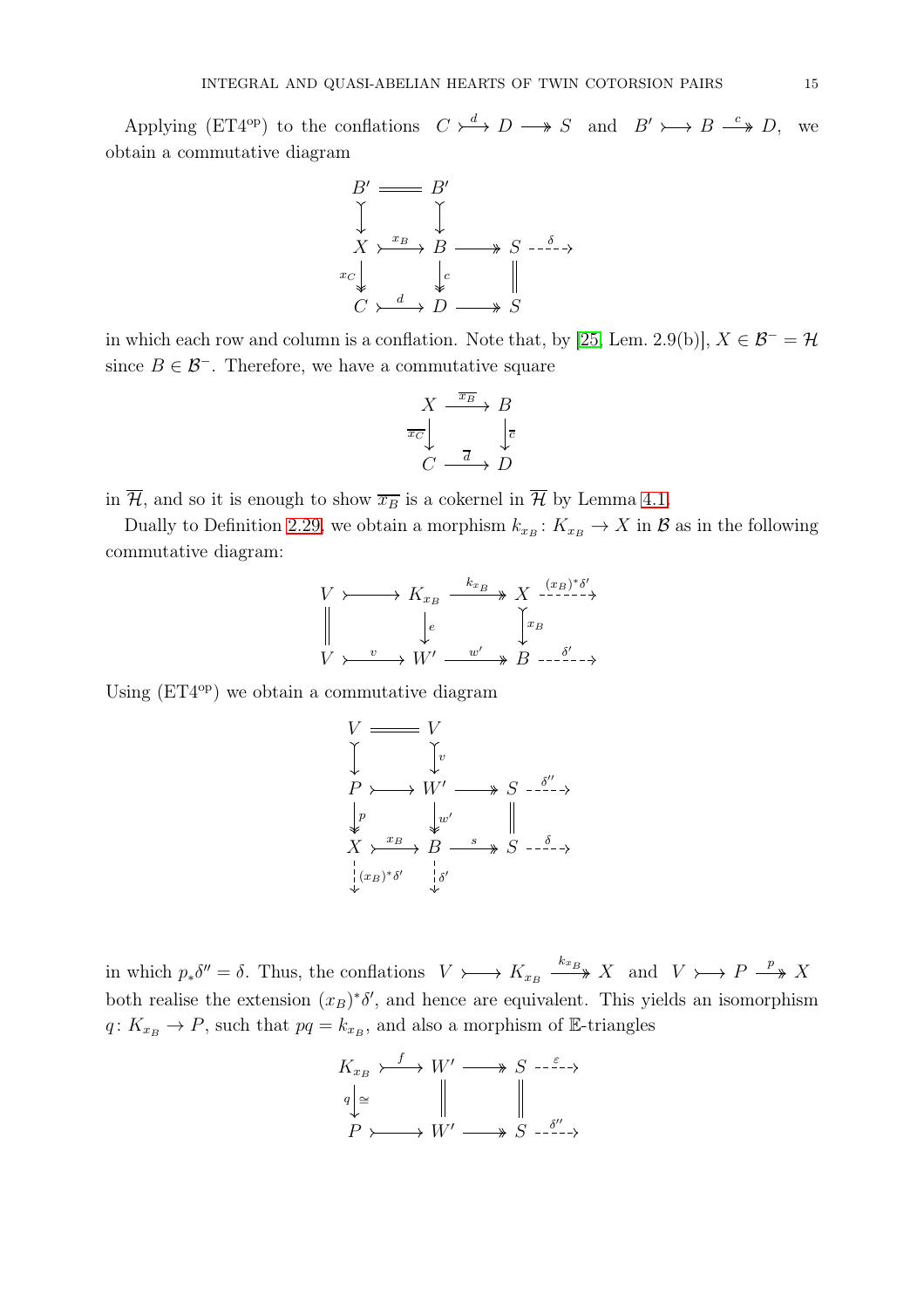where  $q_*\varepsilon = \delta''$ . This implies that there is also a morphism

$$
K_{x_B} \xrightarrow{f} W' \longrightarrow S \xrightarrow{-\varepsilon} \rightarrow
$$
  
\n
$$
\downarrow_{k_{x_B}} \qquad \downarrow w' \qquad \parallel
$$
  
\n
$$
X \xrightarrow{x_B} B \xrightarrow{s} S \xrightarrow{-\delta} \rightarrow
$$

of E-triangles, since  $(k_{x_B})_*\varepsilon = p_*q_*\varepsilon = p_*\delta'' = \delta$ . Furthermore, we also see that  $K_{x_B} \in$  $\operatorname{CoCone}\nolimits(\mathcal{W},\mathcal{S})=\mathcal{B}^-=\mathcal{H}.$ 

We claim that  $\overline{x_B}$ :  $X \to B$  is a cokernel of  $k_{x_B}$ :  $K_{x_B} \to X$  in  $H$ . We will first show that  $\overline{x_B}$  is a weak cokernel of  $k_{x_B}$ , and secondly that  $\overline{x_B}$  is an epimorphism; this is enough by, for example, [\[5,](#page-19-4) Lem. 2.5].

Note that  $x_B \circ k_{x_B} = w' \circ f$  factors through W, so we have  $\overline{x_B} \circ \overline{k_{x_B}} = 0$  in  $\overline{\mathcal{H}}$ . Now suppose that there is  $\overline{g}$ :  $X \to Y$  in  $\mathcal{H}$  such that  $\overline{g} \circ k_{x_B} = 0$  in  $\mathcal{H}$ . Then  $g \circ k_{x_B}$ :  $K_{x_B} \to Y$ factors through  $W$ . Thus, there exists a commutative square

$$
K_{x_B} \xrightarrow{k_{x_B}} X
$$
  
\n
$$
\downarrow h \qquad \qquad \downarrow g
$$
  
\n
$$
W'' \xrightarrow{i} Y
$$

in  $\mathcal{B}$ , with  $W'' \in \mathcal{W}$ .

Since  $X \xrightarrow{x_{B}} B \xrightarrow{s} S \xrightarrow{-\delta}$  is an E-triangle, by Proposition [2.21](#page-6-0) we have an exact sequence

<span id="page-15-1"></span>
$$
\mathcal{B}(B,Y) \xrightarrow{\mathcal{B}(x_B,Y)} \mathcal{B}(X,Y) \xrightarrow{(\delta^\sharp)_Y} \mathbb{E}(S,Y) \xrightarrow{\mathbb{E}(s,Y)} \mathbb{E}(B,Y), \tag{4.1}
$$

where  $(\delta^{\sharp})_Y : \mathcal{B}(X, Y) \to \mathbb{E}(S, Y)$  is given by  $(\delta^{\sharp})_Y(r) = r_* \delta$ . Note that

$$
(\delta^{\sharp})_{Y}(g) = g_{*}(\delta) = g_{*}(k_{xB})_{*}\varepsilon = (gk_{xB})_{*}\varepsilon = (ih)_{*}\varepsilon = i_{*}h_{*}\varepsilon = 0,
$$

as  $h_*\varepsilon \in \mathbb{E}(S, W'') = 0$  because  $W \subseteq \mathcal{T}$ . Thus, g is in the kernel of the morphism  $(\delta^{\sharp})_Y$ and so, by the exactness of [\(4.1\)](#page-15-1), there exists  $j: B \to Y$  such that  $jx_B = g$ . As  $B, Y \in \mathcal{H}$ , we have  $j \in \mathcal{H}(B, Y)$  and  $\overline{g} = j \circ \overline{x_B}$ . Hence,  $\overline{x_B}$  is a weak cokernel for  $k_{x_B}$  in  $\mathcal{H}$ .

Lastly, note that for any  $V \in V$  we have, by Proposition [2.21,](#page-6-0) an exact sequence

$$
0 = \mathbb{E}(S, V) \longrightarrow \mathbb{E}(B, V) \xrightarrow{\mathbb{E}(x_B, V)} \mathbb{E}(X, V),
$$

where  $\mathbb{E}(S, V) = 0$ , as  $S \subseteq \mathcal{U}$  and  $(\mathcal{U}, \mathcal{V})$  is a cotorsion pair. That is,  $\mathbb{E}(x_B, V)$  is monomorphic for any  $V \in \mathcal{V}$ , and therefore  $\overline{x_B}$  is an epimorphism in  $\overline{\mathcal{H}}$  by [\[25,](#page-20-4) Prop. 2.29]. Hence,  $\overline{x_B}$  is the cokernel of  $k_{x_B}$  in the (left) semi-abelian category  $\mathcal{H}$ , so  $\overline{a}$  is also a cokernel in  $\overline{\mathcal{H}}$  by Lemma [4.1](#page-13-2) and we are done.

The next corollary gives a unification of [\[23,](#page-20-17) Thm. 7.4] and [\[34,](#page-21-6) Cor. 3.5], and follows immediately from Theorems [3.5](#page-9-0) and [4.2.](#page-13-0)

<span id="page-15-0"></span>**Corollary 4.3.** Let  $(\mathcal{B}, \mathbb{E}, \mathfrak{s})$  be an extriangulated category with enough projectives and injectives. Suppose  $((\mathcal{S},\mathcal{T}),(\mathcal{U},\mathcal{V}))$  is a twin cotorsion pair on  $\mathcal{B}$ . If  $\mathcal{T} \subset \mathcal{U}$  or  $\mathcal{U} \subset \mathcal{T}$ , then  $\overline{\mathcal{H}} = \mathcal{H}/|\mathcal{W}|$  is integral and quasi-abelian.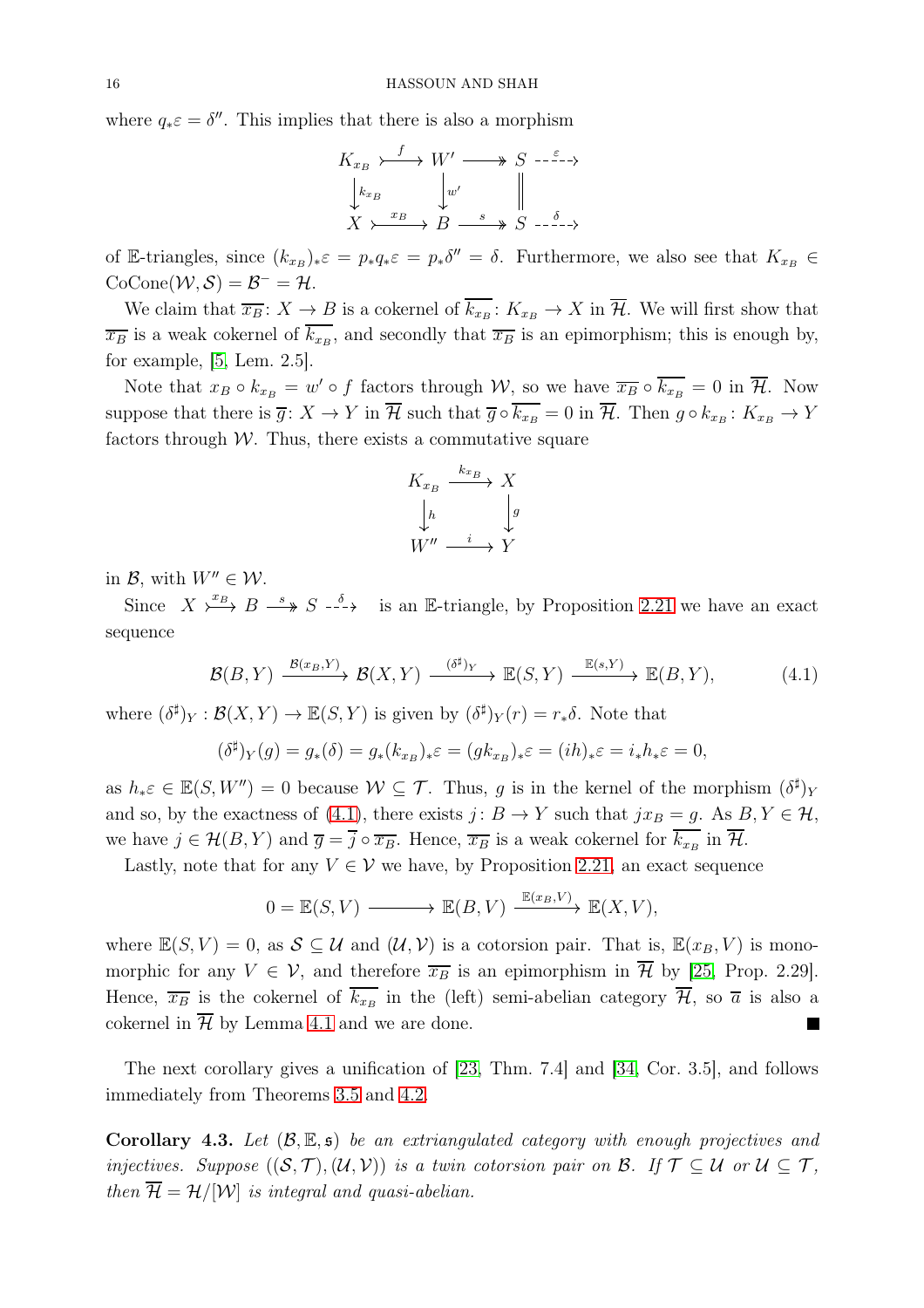## 5. Localisation of an integral heart

<span id="page-16-0"></span>In this section, we fix an extriangulated category  $(\mathcal{B}, \mathbb{E}, \mathfrak{s})$  with enough projectives and injectives. We also suppose that there is a twin cotorsion pair  $((\mathcal{S}, \mathcal{T}),(\mathcal{U}, \mathcal{V}))$  on  $\mathcal{B}$  with  $\mathcal{T} = \mathcal{U}$ . Note that for this twin cotorsion pair we have  $\mathcal{W} = \mathcal{T} = \mathcal{U}$ ,  $\mathcal{B}^+ = \mathcal{B} = \mathcal{B}^-$  and so its heart is  $\overline{\mathcal{H}} = \mathcal{B}/|\mathcal{W}|$ . By Corollary [4.3,](#page-15-0)  $\overline{\mathcal{H}}$  is integral (and quasi-abelian), and hence the class R of regular morphisms in  $\overline{\mathcal{H}}$  admits a *calculus of left fractions* (see [\[11,](#page-20-19) §I.2]) by [\[32,](#page-20-18) Prop. 6]. (This also implies that  $\overline{\mathcal{H}}_{\mathcal{R}}$  is an abelian category by [\[5,](#page-19-4) Thm. 4.8].) Thus, the objects of the localisation  $\overline{\mathcal{H}}_{\mathcal{R}}$  are the objects of  $\overline{\mathcal{H}}$ , and a morphism  $X \to Y$  in  $\overline{\mathcal{H}}_{\mathcal{R}}$  is a *left fraction*  $[\overline{f}, \overline{r}]_{LF}$  of the form

$$
X \xrightarrow{\overline{f}} A \xleftarrow{\overline{r}} Y,
$$

up to a certain equivalence, where  $\overline{f} \in \overline{\mathcal{H}}(X, A)$  and  $\overline{r} \in \mathcal{R}$  (see [\[11,](#page-20-19) §I.2] for details). The localisation functor  $L_{\mathcal{R}} : \overline{\mathcal{H}} \to \overline{\mathcal{H}}_{\mathcal{R}}$  maps a morphism  $\overline{f} : X \to A$  in  $\overline{\mathcal{H}}$  to  $L_{\mathcal{R}}(\overline{f}) = [\overline{f}, \overline{1_A}]_{\text{LF}}$ . In particular, any morphism  $\overline{r}$ :  $Y \to A$  in the class R of regular morphisms in  $\overline{\mathcal{H}}$  is mapped to  $L_{\mathcal{R}}(\overline{r}) = [\overline{r}, \overline{1_Y}]_{LF}$ , which is invertible with inverse  $[\overline{r}, \overline{1_Y}]_{LF}^{-1} = [\overline{1_A}, \overline{r}]_{LF}$ . Furthermore,  $L_{\mathcal{R}}: \overline{\mathcal{H}} \to \overline{\mathcal{H}}_{\mathcal{R}}$  is an additive functor; see [\[5,](#page-19-4) Rem. 4.3].

Let us denote by  $\overline{\mathscr{H}} := \overline{\mathscr{H}}_{(\mathcal{S},\mathcal{T})}$  the heart  $\text{CoCone}(\mathcal{S},\mathcal{S})/[\mathcal{S}]$  of the *degenerate* twin cotorsion pair  $((\mathcal{S}, \mathcal{T}),(\mathcal{S}, \mathcal{T}))$ . The category  $\overline{\mathscr{H}}$  is also the heart of the *single* cotorsion pair  $(S, \mathcal{T})$ ; see [\[25\]](#page-20-4). In this section, we will show that there is an equivalence  $\overline{\mathcal{H}}_R \simeq \overline{\mathcal{H}}$ , giving an analogue of [\[34,](#page-21-6) Thm. 4.8] for the extriangulated setting; see Theorem [5.6.](#page-19-6) However, we note that this section improves some results from [\[34,](#page-21-6) §4] since we make no Krull-Schmidt assumption in this article.

Let  $\iota: \mathscr{H} = \text{CoCone}(\mathcal{S}, \mathcal{S}) \to \mathcal{B} = \mathcal{H}$  be the canonical inclusion functor, and let  $Q_{\{S\}}: \mathscr{H} \to \overline{\mathscr{H}}$  and  $Q_{\{W\}}: \mathcal{H} \to \overline{\mathcal{H}}$  be the canonical additive quotient functors. Note that since  $S \subseteq U = W$  under our assumptions, any morphism in the ideal [S] in H vanishes under the composition  $Q_{[W]} \circ \iota \colon \mathscr{H} \to \overline{\mathcal{H}}$ . Therefore, there is a unique additive functor  $F: \overline{\mathcal{H}} \to \overline{\mathcal{H}}$  that makes the diagram of functors

$$
\begin{array}{c}\mathscr{H} \stackrel{\iota}{\longrightarrow} \mathcal{H} \\[1mm] Q_{\left[ \mathcal{S} \right]} \end{array} \quad \ \ \, \circ \quad \ \ \, \begin{array}{c}\mathcal{H} \\[1mm] Q_{\left[ \mathcal{W} \right]} \\[1mm] \overline{\mathscr{H}} \stackrel{\cdot}{\longrightarrow} \overline{\mathcal{H}} \end{array}
$$

commute. In particular, F is the identity on objects and maps the coset  $f + [\mathcal{S}](X, Y)$  to the coset  $\overline{f} = f + [\mathcal{W}](X, Y)$  for any morphism  $f: X \to Y$  in  $\mathcal{B}$ .

Recall that a cotorsion pair  $(\mathcal{U}, \mathcal{V})$  is said to be *rigid* if  $\mathcal{U} \subseteq \mathcal{V}$ . The next result follows from [\[24,](#page-20-3) Prop. 3.3], noting that  $(S, \mathcal{T})$  is rigid as  $S \subseteq \mathcal{U} = \mathcal{T}$ . Furthermore, this improves [\[34,](#page-21-6) Lem. 4.3] since no Krull-Schmidt restriction is needed here.

<span id="page-16-1"></span>**Lemma 5.1.** Let X be an arbitrary object of  $\beta$ . Then there exists a conflation

 $Z \rightarrow \longrightarrow Y \stackrel{f}{\longrightarrow} X$ ,

such that  $Y \in \text{CoCone}(\mathcal{S}, \mathcal{S}) = \mathcal{H}, Z \in \mathcal{W}$  and  $\overline{f}$  is a regular morphism in  $\overline{\mathcal{H}}$ .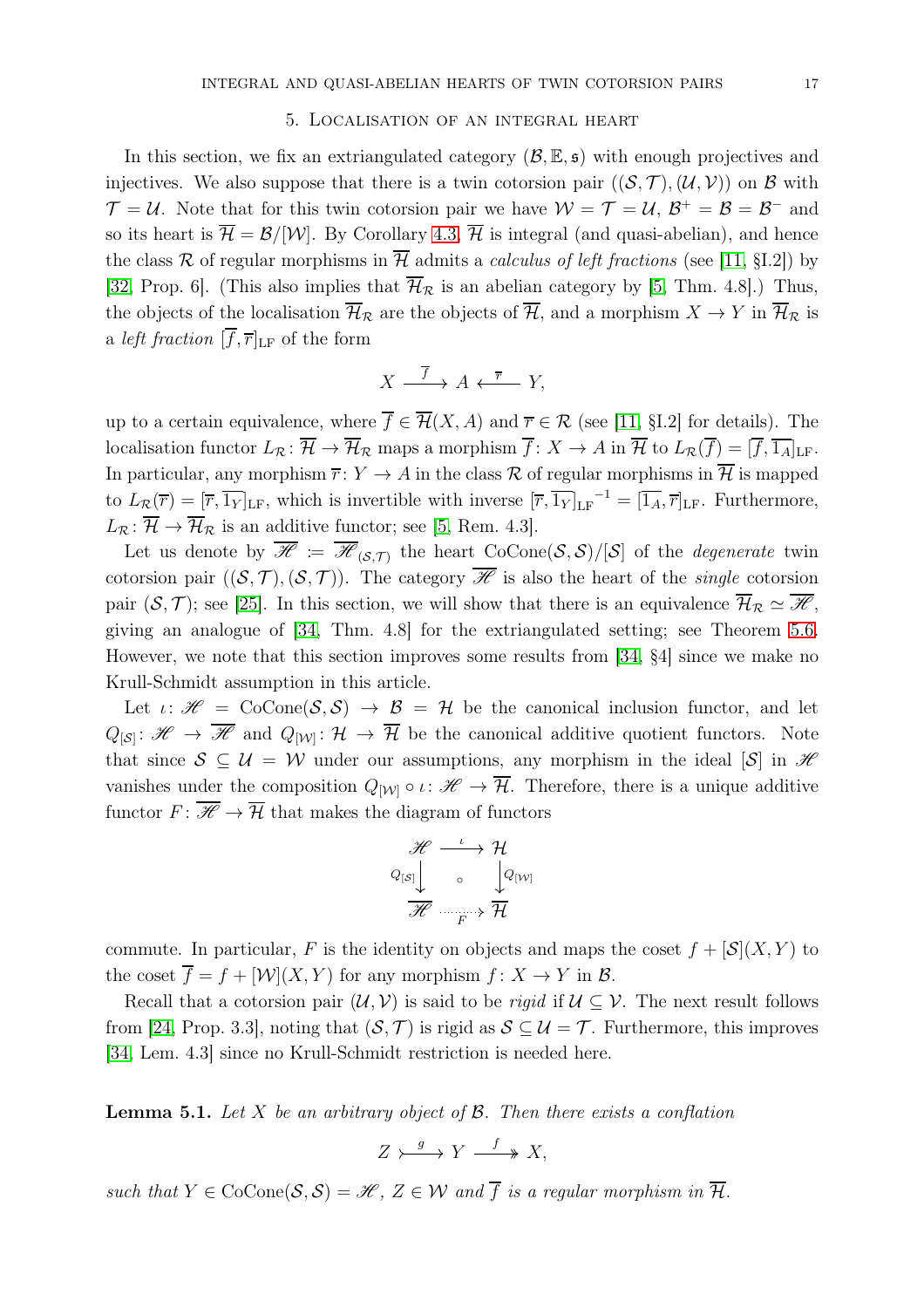Set  $G := L_{\mathcal{R}} \circ F$ . Then  $G(X) = X$  and  $G(f + [\mathcal{S}](X, Y)) = [f + [\mathcal{W}](X, Y), 1_Y]_{LF} =$  $[\overline{f}, 1_Y]_{LF}$ . We show that G is an equivalence of categories over several steps in the remainder of this section. The next result is an analogue of [\[34,](#page-21-6) Prop. 4.4], and the proof easily generalises using Lemma [5.1,](#page-16-1) so we omit the proof here.

**Proposition 5.2.** The functor  $G: \mathcal{H} \to \overline{\mathcal{H}}_{\mathcal{R}}$  is dense.

We have an analogue of [\[34,](#page-21-6) Lem. 4.5].

**Lemma 5.3.** Suppose  $X \in \text{CoCone}(\mathcal{S}, \mathcal{S})$  and  $f: X \to Y$  is a morphism in  $\mathcal{B}$ . If f factors through  $W$ , then f factors through  $S$ .

*Proof.* Suppose  $f: X \to Y$  factors as  $f = ba$  for some  $a: X \to W$  and  $b: W \to Y$ , where  $W \in \mathcal{W}$ . Since  $X \in \text{CoCone}(\mathcal{S}, \mathcal{S})$ , there is an E-triangle  $X \rightarrow^{s} S_1 \longrightarrow S_0 \rightarrow^{s}$ , with  $S_0, S_1 \in \mathcal{S}$ . By Proposition [2.21,](#page-6-0) there is an exact sequence

$$
\mathcal{B}(S_1,Y) \xrightarrow{\mathcal{B}(s,Y)} \mathcal{B}(X,Y) \xrightarrow{(\delta^{\sharp})_Y} \mathbb{E}(S_0,Y),
$$

where  $(\delta^{\sharp})_Y(h) = h_*\delta$  for any  $h: X \to Y$  in  $\mathcal{B}$ . Note that  $a_*\delta \in \mathbb{E}(S_0, W) = 0$  because  $((\mathcal{S},\mathcal{T}),(\mathcal{U},\mathcal{V}))$  is a twin cotorsion pair and  $\mathcal{W}=\mathcal{U}$ , so  $(\delta^{\sharp})_Y(f)=f_*\delta=b_*a_*\delta=0$ . Hence, there exists  $g: S_1 \to Y$  such that  $gs = f$  and we see that f factors through S.  $\overline{\phantom{a}}$ 

An analogue of [\[34,](#page-21-6) Prop. 4.6] follows immediately, using the lemma above, hence we omit the proof.

**Proposition 5.4.** The functor  $G: \overline{\mathcal{H}} \to \overline{\mathcal{H}}_{\mathcal{R}}$  is faithful.

For the next proposition, we have adapted methods from [\[24\]](#page-20-3).

**Proposition 5.5.** The functor  $G: \overline{\mathcal{H}} \to \overline{\mathcal{H}}_{\mathcal{R}}$  is full.

*Proof.* Let  $X, Y \in \overline{\mathscr{H}} = \text{CoCone}(\mathcal{S}, \mathcal{S})/[\mathcal{S}]$  and let  $[\overline{f}, \overline{r}]_{LF}: X \longrightarrow A \xleftarrow{\overline{r}} Y$  be an arbitrary morphism in  $\overline{\mathcal{H}}_{\mathcal{R}}(GX, GY) = \overline{\mathcal{H}}_{\mathcal{R}}(X, Y)$ . Since  $X \in \text{CoCone}(\mathcal{S}, \mathcal{S})$  and  $\mathcal{B}$  has enough projectives, there are conflations  $X \rightarrow S_1 \rightarrow S_0$  and

> <span id="page-17-0"></span> $K_1 \rightarrow^a P_1 \longrightarrow S_1,$ (5.1)

with  $S_0, S_1 \in \mathcal{S}$  and  $P_1 \in \text{Proj } \mathcal{B}$ . By (ET4<sup>op</sup>), there is a commutative diagram

$$
K_1 \longrightarrow K_1
$$
  
\n
$$
K_0 \longrightarrow^c P_1 \longrightarrow^c S_0
$$
  
\n
$$
\downarrow^d \qquad \qquad \downarrow^d \qquad \qquad \parallel
$$
  
\n
$$
X \longrightarrow^c S_1 \longrightarrow^c S_0
$$
  
\n(5.2)

of conflations.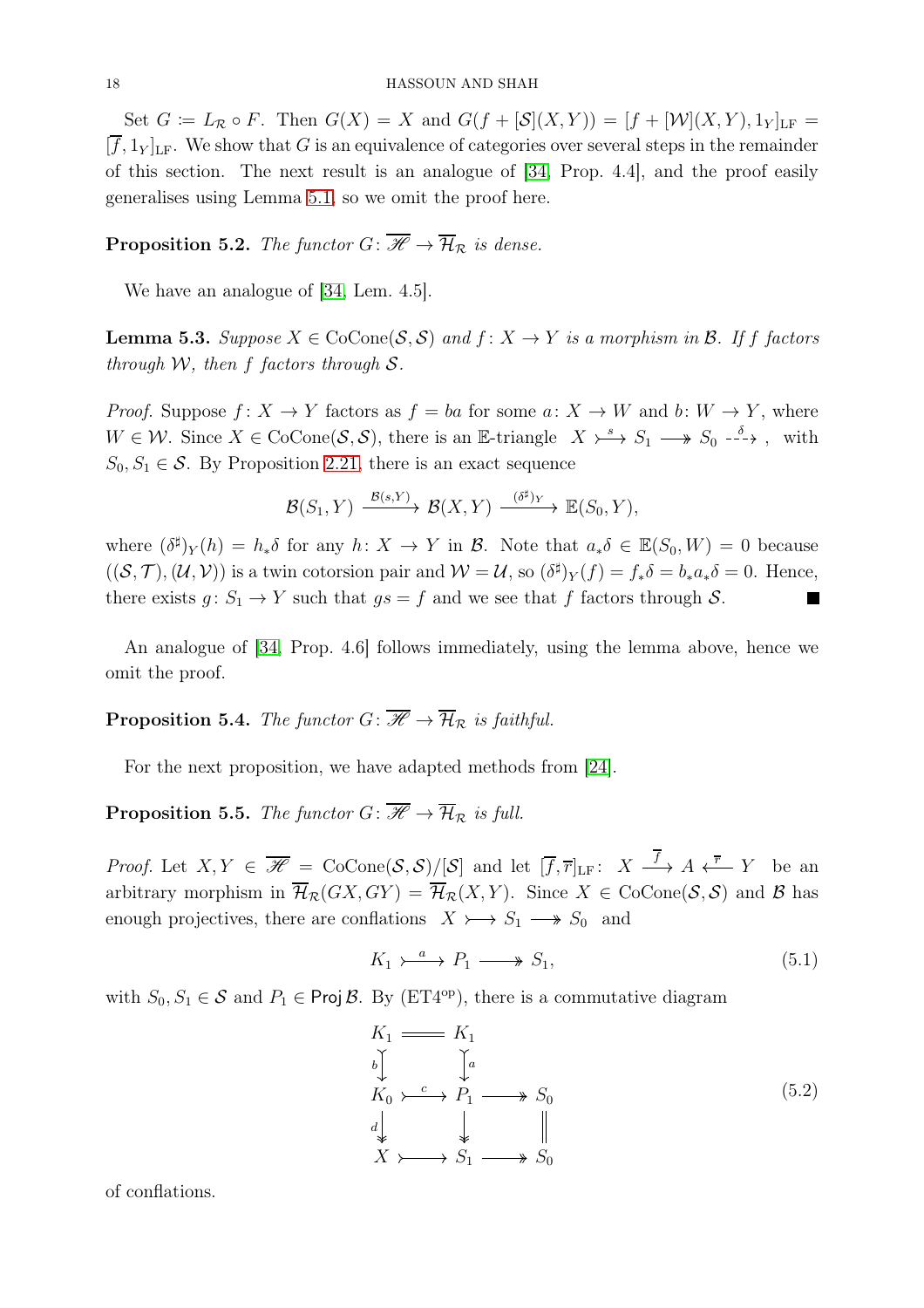As in the dual of Definition [2.29,](#page-7-3) we have a commutative diagram

$$
V \rightarrow L_r \longrightarrow Y
$$
  
\n
$$
\parallel \qquad \qquad \downarrow \qquad \qquad \downarrow r
$$
  
\n
$$
V \rightarrow W \xrightarrow{w} A
$$

where  $W \in \mathcal{W}$ . We also have that  $T := L_r \in \mathcal{T}$  by the dual of Proposition [3.1,](#page-8-3) as  $\overline{r}$  is a monomorphism in  $\overline{\mathcal{H}}$ . Thus, by Proposition [2.23,](#page-6-2) we have a conflation

$$
T \rightarrow \longrightarrow Y \oplus W \xrightarrow{(r w)} A.
$$

We claim that the morphism  $fd: K_0 \to A$  factors through the morphism  $(r \ w)$ . Note that the canonical inclusion  $\overline{\iota_Y} : Y \hookrightarrow Y \oplus W$  and canonical projection  $\overline{\pi_Y} : Y \oplus W \longrightarrow Y$ are mutually inverse isomorphisms in  $\overline{\mathcal{H}} = \mathcal{B}/|\mathcal{W}|$  as  $W \in \mathcal{W}$ . Therefore,  $\overline{(r w)} = \overline{r \pi_Y}$  is an epimorphism, and by Definition [2.29](#page-7-3) we have a commutative diagram



in which  $U := C_{(r w)} \in \mathcal{U}$  because  $\overline{(r w)}$  is an epimorphism in  $\overline{\mathcal{H}}$ . So, we have a conflation

$$
Y \oplus W \xrightarrow{\binom{r w}{e g}} A \oplus W' \xrightarrow{(h i)} U
$$

by Proposition [2.22.](#page-6-1) As  $K_0 \rightarrow \rightarrow P_1 \rightarrow S_0$  is a conflation, we have an exact sequence

$$
\mathcal{B}(P_1, U) \xrightarrow{\mathcal{B}(c, U)} \mathcal{B}(K_0, U) \longrightarrow \mathbb{E}(S_0, U) = 0
$$

by Proposition [2.21,](#page-6-0) where  $\mathbb{E}(S_0, U) = 0$  as  $(S, \mathcal{T})$  is a cotorsion pair and  $\mathcal{T} = \mathcal{U}$ . Thus, there exists  $j: P_1 \to U$  such that  $jc = (h \, i)(\begin{bmatrix} fd \\ 0 \end{bmatrix})$  ${f_d \choose 0}$ . Since  $P_1$  is projective and  $(h \, i)$  is a deflation, there exists  $\binom{k}{l}: P_1 \to A \oplus W'$  such that  $(h \, i)(\frac{k}{l}) = j$ . In addition, as  $(r \, w)$ is a deflation and we have a morphism  $k: P_1 \to A$ , there exists  $\binom{m}{n}: P_1 \to Y \oplus W$  such that  $(r \ w)(\binom{m}{n} = k$ . Notice that  $(h \ i) \left[ \binom{fd}{0} - \binom{k}{l} c \right] = jc - jc = 0$ . Hence, there exists  $\binom{p}{q}$ :  $K_0 \to Y \oplus W$  such that  $\binom{r}{e} \binom{p}{q} = \binom{fd}{0}$  ${f_d \choose 0} - {k \choose l}c$ . In particular, we see that

$$
fd = (r \ w)(\frac{p}{q}) + kc = (r \ w)(\frac{p}{q}) + (r \ w)(\frac{m}{n})c = (r \ w)(\frac{p+mc}{q+nc}),
$$

where  $\binom{p+mc}{q+nc}$ :  $K_0 \to Y \oplus W$ .

Therefore, by (ET3<sup>op</sup>), we get a commutative diagram

$$
K_1 \rightarrow \longrightarrow K_0 \xrightarrow{d} X
$$
  
\n
$$
\downarrow s
$$
  
\n
$$
\downarrow s
$$
  
\n
$$
T \rightarrow \longrightarrow Y \oplus W \xrightarrow{(r w)} A
$$
  
\n
$$
(5.3)
$$
  
\n
$$
(5.3)
$$

Applying Proposition [2.21](#page-6-0) to conflation [\(5.1\)](#page-17-0), there is an exact sequence

$$
\mathcal{B}(P_1,T) \xrightarrow{\mathcal{B}(a,T)} \mathcal{B}(K_1,T) \longrightarrow \mathbb{E}(S_1,T) = 0,
$$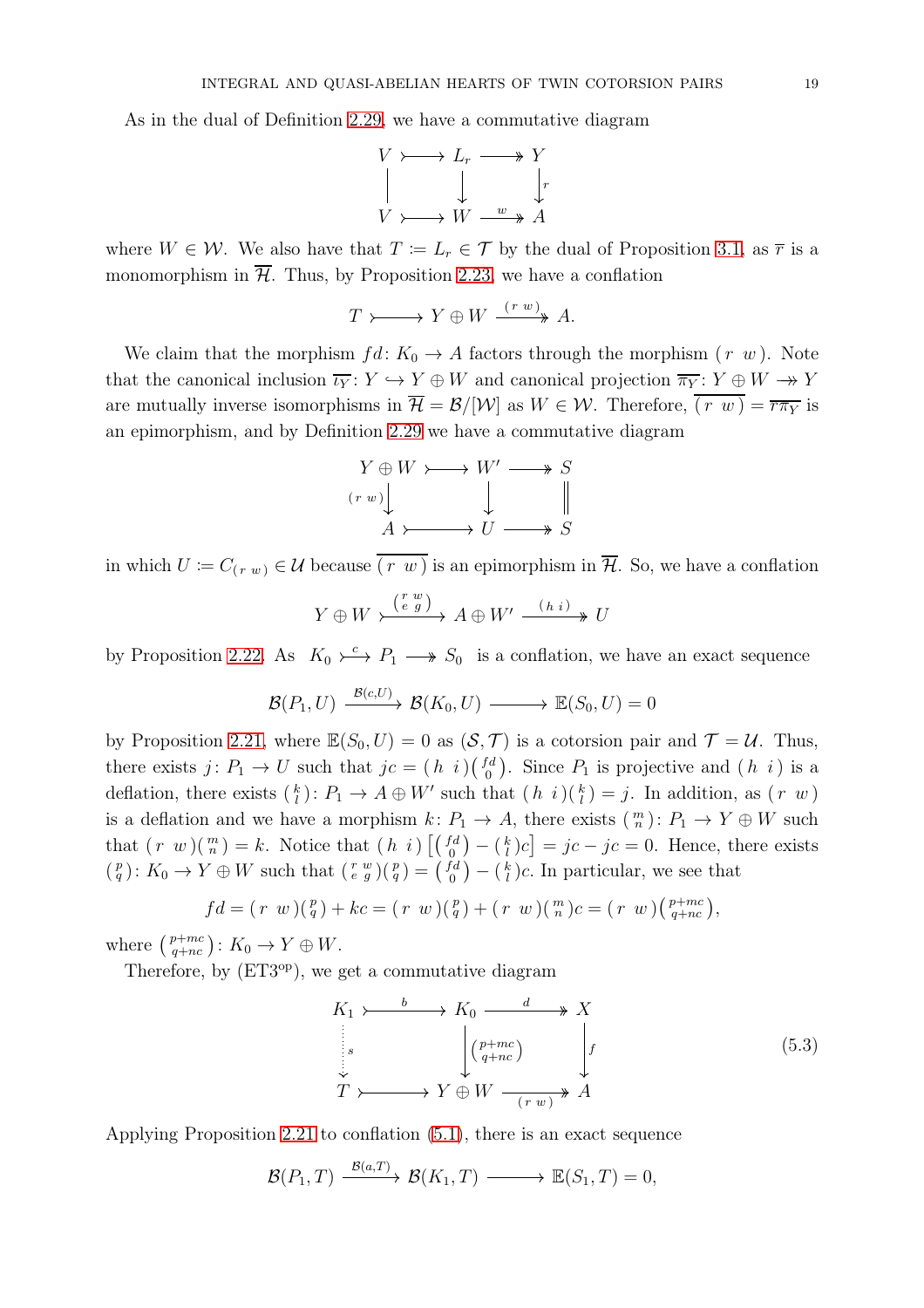where  $\mathbb{E}(S_1, T) = 0$  as  $(S, \mathcal{T})$  is a cotorsion pair. So, there exists  $t: P_1 \to T$  such that  $ta = s$ . This implies  $s = ta = tcb$ , so by [\[28,](#page-20-0) Cor. 3.5] f must factor through  $(r, w)$ . Thus, there is a morphism  $\binom{u}{v}$ :  $X \to Y \oplus W$  such that  $\left( r \ w \right) \left( \frac{u}{v} \right) = f$ .

In  $\overline{\mathcal{H}}$  we then have  $\overline{f} = \overline{(r \ w)(\frac{u}{v})} = \overline{ru} + \overline{wv} = \overline{ru}$  because, for example,  $\overline{w} = 0$  since  $W \in$ W. Hence, in  $\overline{\mathcal{H}}_{\mathcal{R}}$  we have that  $[\overline{f}, \overline{1_A}]_{LF} = [\overline{ru}, \overline{1_A}]_{LF} = [\overline{r}, \overline{1_A}]_{LF} \circ [\overline{u}, \overline{1_Y}]_{LF} = L_{\mathcal{R}}(\overline{r})L_{\mathcal{R}}(\overline{u}),$ which implies

$$
[\overline{f}, \overline{r}]_{LF} = L_{\mathcal{R}}(\overline{r})^{-1} \circ [\overline{f}, \overline{1_A}]_{LF} = L_{\mathcal{R}}(\overline{u}) = L_{\mathcal{R}} F(u + [\mathcal{S}](X, Y)) = G(u + [\mathcal{S}](X, Y)).
$$

Thus,  $G: \overline{\mathscr{H}} \to \overline{\mathcal{H}}_{\mathcal{R}}$  is a full functor.

Therefore, we have found a fully faithful, dense functor  $G: \overline{\mathcal{H}} \to \overline{\mathcal{H}}_{\mathcal{R}}$ , which establishes the main result of this section.

<span id="page-19-6"></span>**Theorem 5.6.** Let  $(\mathcal{B}, \mathbb{E}, \mathfrak{s})$  be an extriangulated category with enough projectives and injectives. Suppose  $((\mathcal{S}, \mathcal{T}),(\mathcal{U}, \mathcal{V}))$  is a twin cotorsion pair on B that satisfies  $\mathcal{T} = \mathcal{U}$ . Let R denote the class of regular morphisms in the heart  $\overline{\mathcal{H}}$  of  $((\mathcal{S},\mathcal{T}),(\mathcal{U},\mathcal{V}))$ . Then the Gabriel-Zisman localisation  $\overline{\mathcal{H}}_{R}$  is equivalent to the heart  $\overline{\mathcal{H}}_{(S,T)}$  of the single twin cotorsion pair  $(S, \mathcal{T})$ .

Acknowledgements. The authors would like to thank Thomas Brüstle and Robert J. Marsh for their support and guidance. This work began while the second author was visiting Sherbrooke, and he thanks the algebra group at Université de Sherbrooke for their hospitality and financial help. He also gratefully acknowledges financial support from the London Mathematical Society for the visit.

The authors are grateful to Dixy Msapato for spotting a typo in a previous version.

The first author is supported by Bishop's University, Université de Sherbrooke and NSERC of Canada. The second author is grateful for financial support from the EPSRC grant EP/P016014/1 "Higher Dimensional Homological Algebra". Some of this work was carried out during the second author's Ph.D. at the University of Leeds.

### **REFERENCES**

- <span id="page-19-2"></span><span id="page-19-1"></span>[1] A. A. Beĭlinson, J. Bernstein, and P. Deligne. Faisceaux pervers. In Analysis and topology on singular spaces, I (Luminy, 1981), volume 100 of Astérisque, pages 5–171. Soc. Math. France, Paris, 1982.
- <span id="page-19-8"></span>[2] A. Beligiannis and I. Reiten. Homological and homotopical aspects of torsion theories. Mem. Amer. Math. Soc., **188**(883):viii+207, 2007.
- <span id="page-19-5"></span>[3] J. Bonet and S. Dierolf. The pullback for bornological and ultrabornological spaces. Note Mat.,  $25(1):63-67, 2005/06.$
- <span id="page-19-4"></span>[4] A. B. Buan, R. Marsh, M. Reineke, I. Reiten, and G. Todorov. Tilting theory and cluster combinatorics. Adv. Math., 204(2):572–618, 2006.
- <span id="page-19-3"></span>[5] A. B. Buan and R. J. Marsh. From triangulated categories to module categories via localization II: calculus of fractions. J. Lond. Math. Soc.  $(2)$ ,  $86(1):152-170$ ,  $2012$ .
- <span id="page-19-7"></span>[6] A. B. Buan, R. J. Marsh, and I. Reiten. Cluster-tilted algebras. Trans. Amer. Math. Soc., 359(1):323– 332, 2007.
- [7] I. Bucur and A. Deleanu. Introduction to the theory of categories and functors. With the collaboration of Peter J. Hilton and Nicolae Popescu. Pure and Applied Mathematics, Vol. XIX. Interscience Publication John Wiley & Sons, Ltd., London-New York-Sydney, 1968.
- <span id="page-19-0"></span>[8] S. E. Dickson. A torsion theory for Abelian categories. Trans. Amer. Math. Soc., 121:223–235, 1966.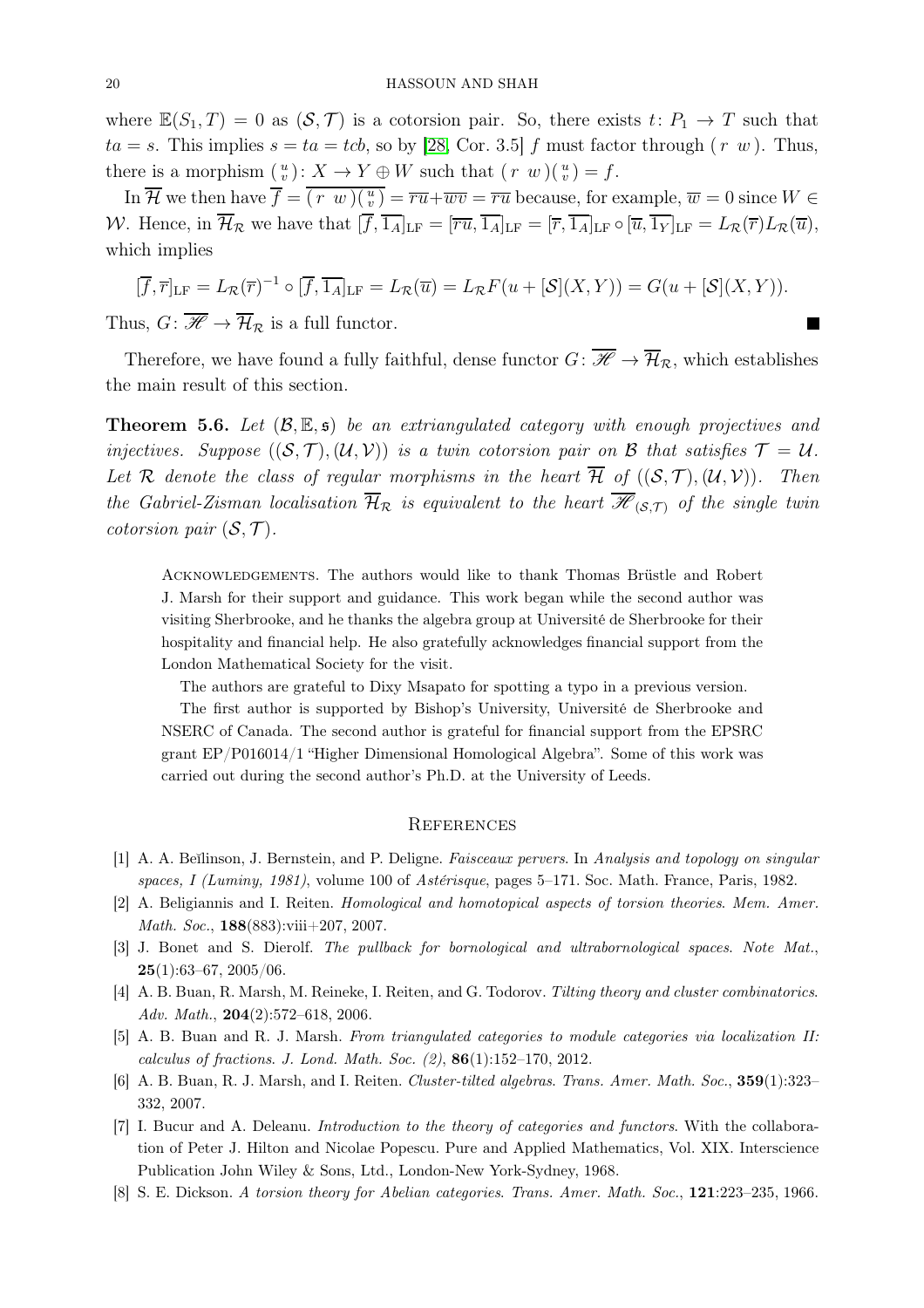- <span id="page-20-23"></span><span id="page-20-8"></span>[9] P. Dräxler, I. Reiten, S. O. Smalø, and Ø. Solberg. Exact categories and vector space categories. Trans. Amer. Math. Soc., **351**(2):647–682, 1999. With an appendix by B. Keller.
- <span id="page-20-19"></span>[10] P. C. Eklof and J. Trlifaj. How to make Ext vanish. Bull. London Math. Soc., 33(1):41–51, 2001.
- <span id="page-20-10"></span>[11] P. Gabriel and M. Zisman. Calculus of fractions and homotopy theory. Ergebnisse der Mathematik und ihrer Grenzgebiete, Band 35. Springer-Verlag New York, Inc., New York, 1967.
- <span id="page-20-22"></span>[12] J. Gillespie. Model structures on exact categories. J. Pure Appl. Algebra, 215(12):2892–2902, 2011.
- <span id="page-20-5"></span>[13] S. Hassoun, A. Shah, and S.-A. Wegner. Examples and non-examples of integral categories. Preprint, 2020. Forthcoming.
- <span id="page-20-21"></span>[14] M. Herschend, Y. Liu, and H. Nakaoka. n-exangulated categories. Preprint, 2017. https://arxiv.org/abs/1709.06689.
- [15] H. Hogbe-Nlend. Bornologies and functional analysis. North-Holland Publishing Co., Amsterdam-New York-Oxford, 1977. Introductory course on the theory of duality topology-bornology and its use in functional analysis, Translated from the French by V. B. Moscatelli, North-Holland Mathematics Studies, Vol. 26, Notas de Matemática, No. 62. [Notes on Mathematics, No. 62].
- <span id="page-20-16"></span><span id="page-20-9"></span>[16] M. Hovey. Cotorsion pairs, model category structures, and representation theory. Math. Z., 241(3):553–592, 2002.
- <span id="page-20-2"></span>[17] M. Hovey. Cotorsion pairs and model categories. In Interactions between homotopy theory and algebra, volume 436 of Contemp. Math., pages 277–296. Amer. Math. Soc., Providence, RI, 2007.
- <span id="page-20-1"></span>[18] J. Hu, D. Zhang, and P. Zhou. Gorenstein homological dimensions for extriangulated categories. Preprint, 2019. https://arxiv.org/abs/1908.00931.
- <span id="page-20-12"></span>[19] O. Iyama, H. Nakaoka, and Y. Palu. Auslander-Reiten theory in extriangulated categories. Preprint, 2018. https://arxiv.org/abs/1805.03776.
- <span id="page-20-14"></span>[20] O. Iyama and Y. Yoshino. Mutation in triangulated categories and rigid Cohen-Macaulay modules. *Invent. Math.*,  $172(1):117-168$ , 2008.
- <span id="page-20-13"></span>[21] B. Keller and I. Reiten. Cluster-tilted algebras are Gorenstein and stably Calabi-Yau. Adv. Math., 211(1):123–151, 2007.
- <span id="page-20-17"></span>[22] S. Koenig and B. Zhu. From triangulated categories to abelian categories: cluster tilting in a general framework. Math. Z., 258(1):143–160, 2008.
- <span id="page-20-3"></span>[23] Y. Liu. Hearts of twin cotorsion pairs on exact categories. J. Algebra, 394:245–284, 2013.
- <span id="page-20-4"></span>[24] Y. Liu. Localisations of the hearts of cotorsion pairs. Glasg. Math. J., pages 1–20, 2019. In press, <https://doi.org/10.1017/S0017089519000284>.
- <span id="page-20-11"></span>[25] Y. Liu and H. Nakaoka. Hearts of twin cotorsion pairs on extriangulated categories. J. Algebra, 528:96– 149, 2019.
- <span id="page-20-15"></span>[26] H. Nakaoka. General heart construction on a triangulated category (I): Unifying t-structures and cluster tilting subcategories. Appl. Categ. Structures, 19(6):879–899, 2011.
- <span id="page-20-0"></span>[27] H. Nakaoka. General heart construction for twin torsion pairs on triangulated categories. J. Algebra, 374:195–215, 2013.
- <span id="page-20-7"></span>[28] H. Nakaoka and Y. Palu. Extriangulated categories, Hovey twin cotorsion pairs and model structures. Cah. Topol. Géom. Différ. Catég., 60(2):117–193, 2019.
- <span id="page-20-20"></span>[29] A. Padrol, Y. Palu, V. Pilaud, and P.-G. Plamondon. Associahedra for finite type cluster algebras and minimal relations between  $g$ -vectors. Preprint, 2019. https://arxiv.org/abs/1906.06861.
- <span id="page-20-6"></span>[30] N. Popescu. Abelian categories with applications to rings and modules. Academic Press, London-New York, 1973. London Mathematical Society Monographs, No. 3.
- <span id="page-20-18"></span>[31] M. Pressland. A categorification of acyclic principal coefficient cluster algebras. Preprint, 2018. https://arxiv.org/abs/1702.05352.
- [32] W. Rump. Almost abelian categories. Cahiers Topologie Géom. Différentielle Catég., 42(3):163–225, 2001.